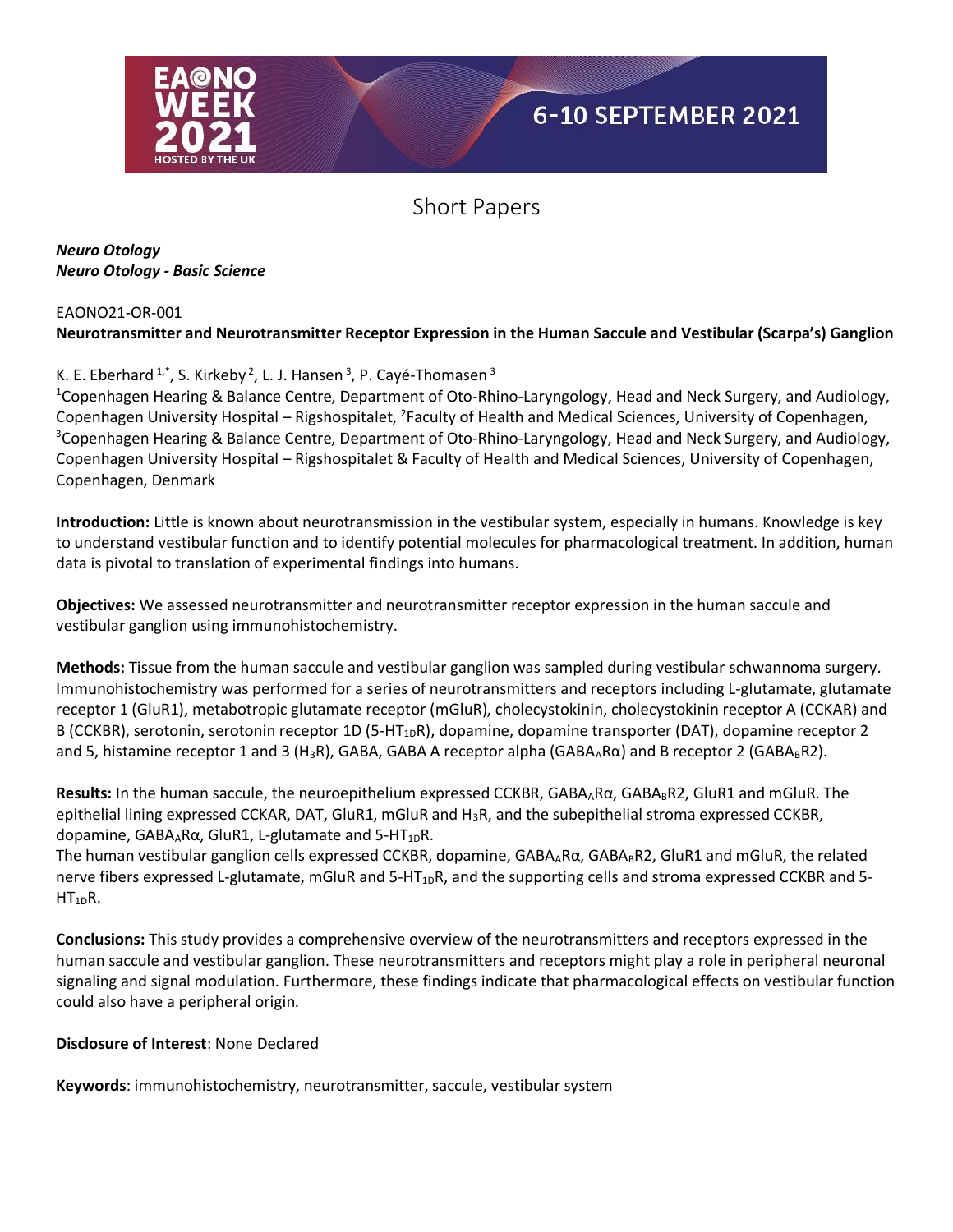

### Short Papers

#### *Neuro Otology Neuro Otology – Clinical*

#### EAONO21-OR-002

#### **Enlarged Vestibular Aqueduct: Disease Characterisation and Exploration of Potential Clinical Predictors for Cochlear Implantation.**

#### H. Saeed  $^{1,*}$ , A. Rajai  $^2$ , R. Nash  $^3$ , S. Saeed  $^4$ , S. Stivaros  $^5$ , G. Black  $^6$ , I. Bruce  $^7$

<sup>1</sup>Paediatric ENT, Royal Manchester Children's Hospital, <sup>2</sup>Research & innovation, Manchester University NHS Foundation Trust, Manchester , <sup>3</sup>Paediatric ENT, Great Ormond Street Hospital for Children, NHS Foundation Trust., <sup>4</sup>ENT Department, The Royal National ENT and Eastman Dental Hospitals. University College London Hospitals NHS Foundation Trust., London, <sup>5</sup>Department of Paediatric Radiology. Royal Manchester Children's Hospital, Manchester, United Kingdom., Royal Manchester Children's Hospital, Manchester University NHS Foundation Trust, <sup>6</sup>Manchester Centre for Genomic Medicine, Manchester Academic Health Sciences Centre, Manchester University NHS Foundation Trust, <sup>7</sup>Paediatric ENT, Royal Manchester Children's Hospital. Manchester University NHS Foundation Trust, Manchester , United Kingdom

**Introduction:** Hearing loss (HL) associated with Enlarged Vestibular Aqueduct (EVA) is markedly heterogenous, with phenotypes ranging from the identification of profound deafness in infancy to young children and adolescents with relatively stable HL without the need for cochlear implantation (CI)<sup>1,2</sup>. Current management is *reactive*, seeking to identify early any deterioration in hearing or detrimental effects upon child development. Therefore, there is an unmet need to improve our understanding of the natural history of EVA by exploring potential clinical predictors (prognostic factors) for HL severity and progression. This will enable CI clinicians to optimise their approaches to CI candidacy selection and timing of surgery.

**Objectives:** The objectives of this study are to provide a detailed case characterisation of the largest European cohort of EVA patients to date and explore the relationship between candidate prognostic factors and timing of CI surgery.

Methods: The design of this study aimed to meet recognised standards for robust prognostic factor research<sup>3</sup>. We undertook a retrospective review of 150 patients with confirmed radiological diagnosis of EVA, across three UK CI centres, between January 1995 to January review 2021. Data acquisition focussed on demographics, genotype, longitudinal audiological data and radiological findings. Main outcome measures were age at which audiological candidacy for CI was met and age at 1st CI surgery. Statistically significant associations between candidate prognostic factors and the outcome measures were further explored with multivariate analysis.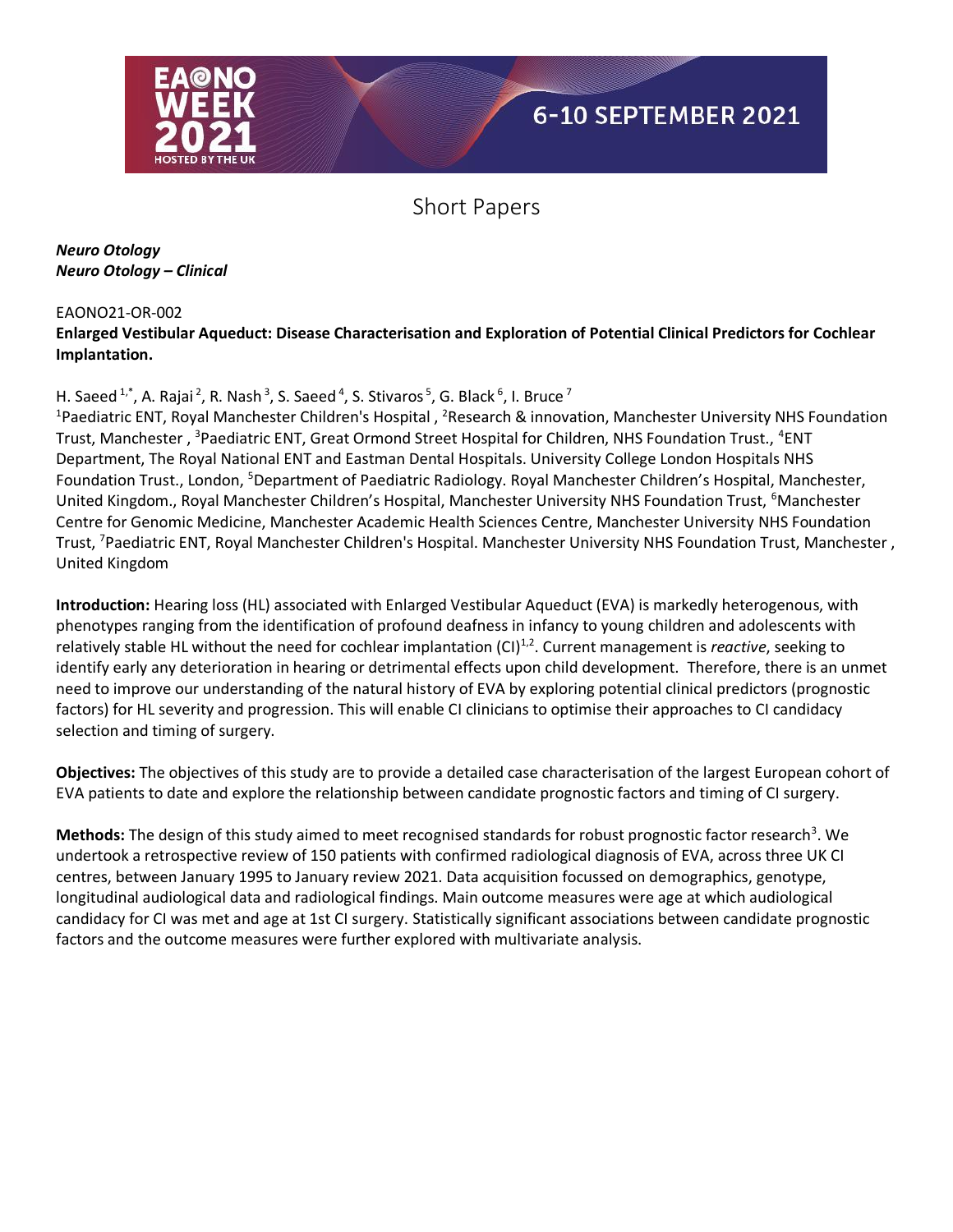

### Short Papers

Table 1. Analysis of Gender. The Continuous variables in table 1 are summarised by median (Interquartile)[range] as the data are not normally distributed. Categorical values are summarised by count and %. percentages are from known data.

| <b>Outcome measure</b>                | Female              | Male               | P value |
|---------------------------------------|---------------------|--------------------|---------|
| Age audiological candidacy met (Left  | 35.00(16.25,58.75)  | 31.50(16.25,51.50) |         |
| ear) (months)                         | [2.00, 172.00]      | [1.00, 127.00]     | 0.437   |
|                                       | 20 unknown          | 12 unknown         |         |
| Age audiological candidacy met (Right | 35.00(21.00,62.00)  | 35.00(18.00,56.00) |         |
| ear) (months)                         | [1.00, 591.00]      | [2.00, 166.00]     | 0.546   |
|                                       | 51.40(75.05)        | 40.42(31.60)       |         |
| Age audiological candidacy met for at | 34.00(16.25,57.75)  | 33.00(15.00,49.00) |         |
| least one ear (months)                | [1.00, 172.00]      | [1.00, 119.00]     | 0.45    |
|                                       | 42.41(35.51)        | 35.77(27.13)       |         |
| Age audiological candidacy met for    | 38.00(21.00,62.00)  | 35.50(19.50,59.75) |         |
| both ears (months)                    | [2.00, 591.00]      | [2.00, 166.00]     | 0.51    |
|                                       | 54.16(77.62)        | 42.15(33.03)       |         |
| Age first seen for CI assessment      | 69.50(31.25,142.00) | 43.00(25.75,85.25) | 0.028   |
| (Months)                              | [5.00,687.00]       | [5.00, 660.00]     |         |
| Age at first CI surgery (Months)      | 86.00(42.00,147.75) | 52.50(33.50,96.50) | 0.0175  |
|                                       | [14.00, 692.00]     | [13.00, 708.00]    |         |
| IP <sub>2</sub>                       |                     |                    |         |
| No                                    | 40(46.5%)           | 37(57.8%)          | 0.126   |
| Yes                                   | 41(47.7%)           | 22(34.4%)          |         |

**Results:** EVA was predominately a bilateral condition (144/150) with increased prevalence in females (M:F, 64:86). 51.7 % of patients failed new-born hearing screening, with 65.7% having HL diagnosed by 1 year. Moderate to severe and severe to profound HL were reported most frequently at earliest audiological testing. In 123 patients, median age that audiological candidacy for CI was met for at least one ear was 2.75 years. Median age at first CI was 5 years ( 140/150) and 57.6% of patients were ultimately bilaterally implanted. Incomplete partition type 2 was present in 63/140 patients. Pendred syndrome, ethnicity and presence of incomplete partition were not significantly associated with earlier CI surgery. There was an association for male patients to be assessed earlier for CI, and to have first CI surgery earlier than females ( See table 1). These associations were further explored with multivariate linear regression, demonstrating that male patients have first CI assessment and first CI surgery significantly earlier than females (coefficient of male gender in the linear regression for log(Age first seen for CI assessment) = -0.58, 95% CI (-1.03,-0.13), p-value=0.012, coefficient of male gender in the linear regression for log(age at first CI surgery) = -0.43, 95% CI (-0.82,-0.05), p-value=0.028).

**Conclusions:** Currently this is the largest European cohort to characterise EVA patients. It therefore provides useful clinical information regarding broad timeframes for CI surgery when counselling newly diagnosed patients with EVA. We provide evidence that EVA patients should be closely monitored for CI candidacy, especially within the first 3 years of life. Our exploratory prognostic factor study design builds confidence that male gender is an independent prognostic factor for earlier timing and assessment for CI surgery in EVA patients.

**References:** 1. Hodge SE, Thompson NJ, Park LR, Brown KD. Enlarged Vestibular Aqueduct: Hearing Progression and Cochlear Implant Candidacy in Pediatric Patients. *Otol Neurotol*. 2021;42(1):203-206.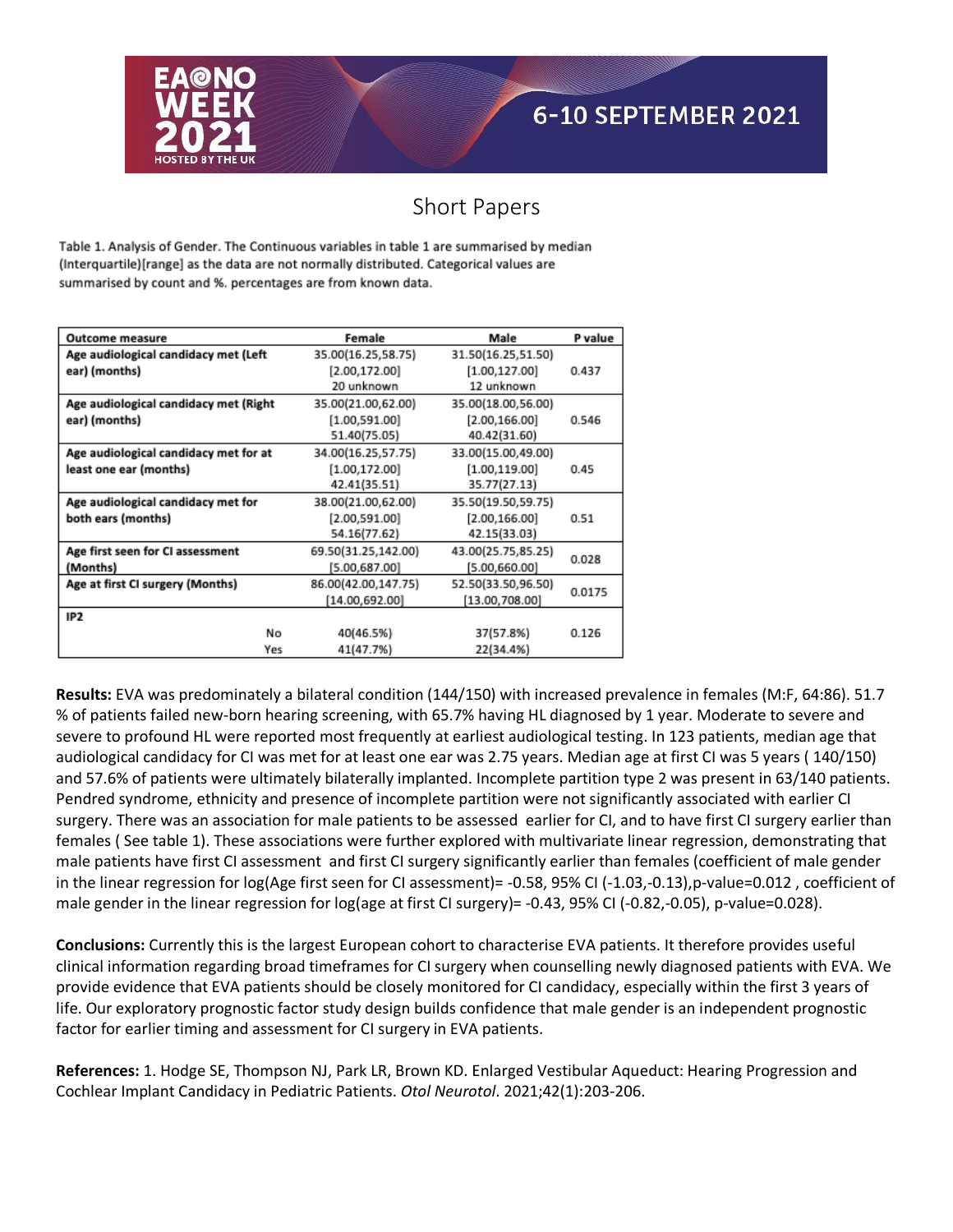

2. Mey K, Bille M, Rye Rasmussen SH, Tranebjærg L, Cayé-Thomasen P. The Natural History of Hearing Loss in Pendred Syndrome and Non-Syndromic Enlarged Vestibular Aqueduct. *Otol Neurotol*. 2019;40(3):e178-e185. 3. Riley RD, Hayden JA, Steyerberg EW, et al. Prognosis Research Strategy (PROGRESS) 2: Prognostic Factor Research. *PLoS Med*. 2013;10(2).

**Disclosure of Interest**: None Declared

**Keywords**: Enlarged Vestibular Aqueduct, Hearing Loss, Prognosis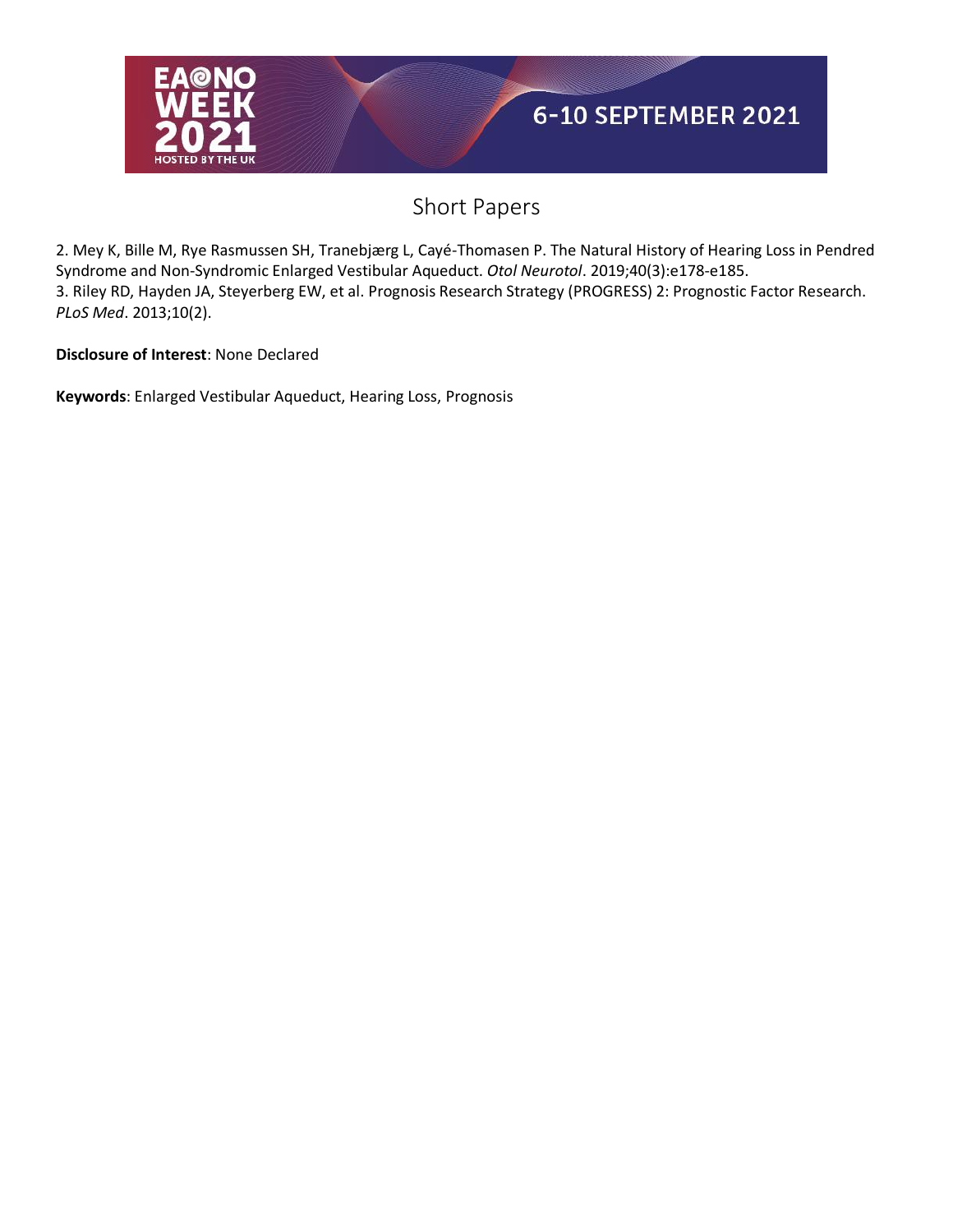

### Short Papers

*Otology Otology - Clinical Science*

#### EAONO21-OR-004

#### **Genotype-phenotype correlations of pathogenic COCH variants in DFNA9: a HuGE systematic review and audiometric meta-analysis**

S. Robijn  $1^*$ , J. Smits  $^1$ , K. Sezer  $^2$ , A. Beynon  $^1$ , E. van Wyk  $^1$ , H. Kremer  $^1$ , E. de Vrieze  $^1$ , C. Lanting  $^1$ , R. Pennings  $^1$ <sup>1</sup>Radboudumc, Nijmegen, <sup>2</sup>Jeroen Bosch, Den Bosch, Netherlands

**Introduction:** Pathogenic missense variants in *COCH* are associated with DFNA9, an autosomal dominantly inherited type of progressive sensorineural hearing loss with or without vestibular dysfunction.

**Objectives:** This study presents a systematic review and meta-analysis of all known DFNA9-associated *COCH* variants and their associated phenotypes.

**Methods:** HuGENet guidelines were applied in this systematic review. The literature search yielded 48 studies describing the audiovestibular phenotypes of 27 DFNA9-associated variants in *COCH*. A meta-analysis of audiometric data was performed by constructing age-related typical audiograms and by performing analyses on the age of onset and progression of hearing loss.

**Results:** A detailed overview of genotype-phenotype correlations of all currently known pathogenic *COCH* variants associated with DFNA9 is presented. Significant differences were found between the calculated ages of onset and progression of the audiovestibular phenotypes of subjects with pathogenic variants affecting either the LCCL domain of cochlin, or the vWFA2 and Ivd1 domains.

**Conclusions:** The audiovestibular phenotypes associated with DFNA9 are highly variable. Variants affecting the LCCL domain of cochlin generally lead to more progression of hearing loss when compared to variants affecting the other domains. This review serves as a reference for prospective natural history studies in preparation of future therapeutic interventions.

**Disclosure of Interest**: None Declared

**Keywords**: COCH, DFNA9, SNHL, vestibulocochlear dysfunction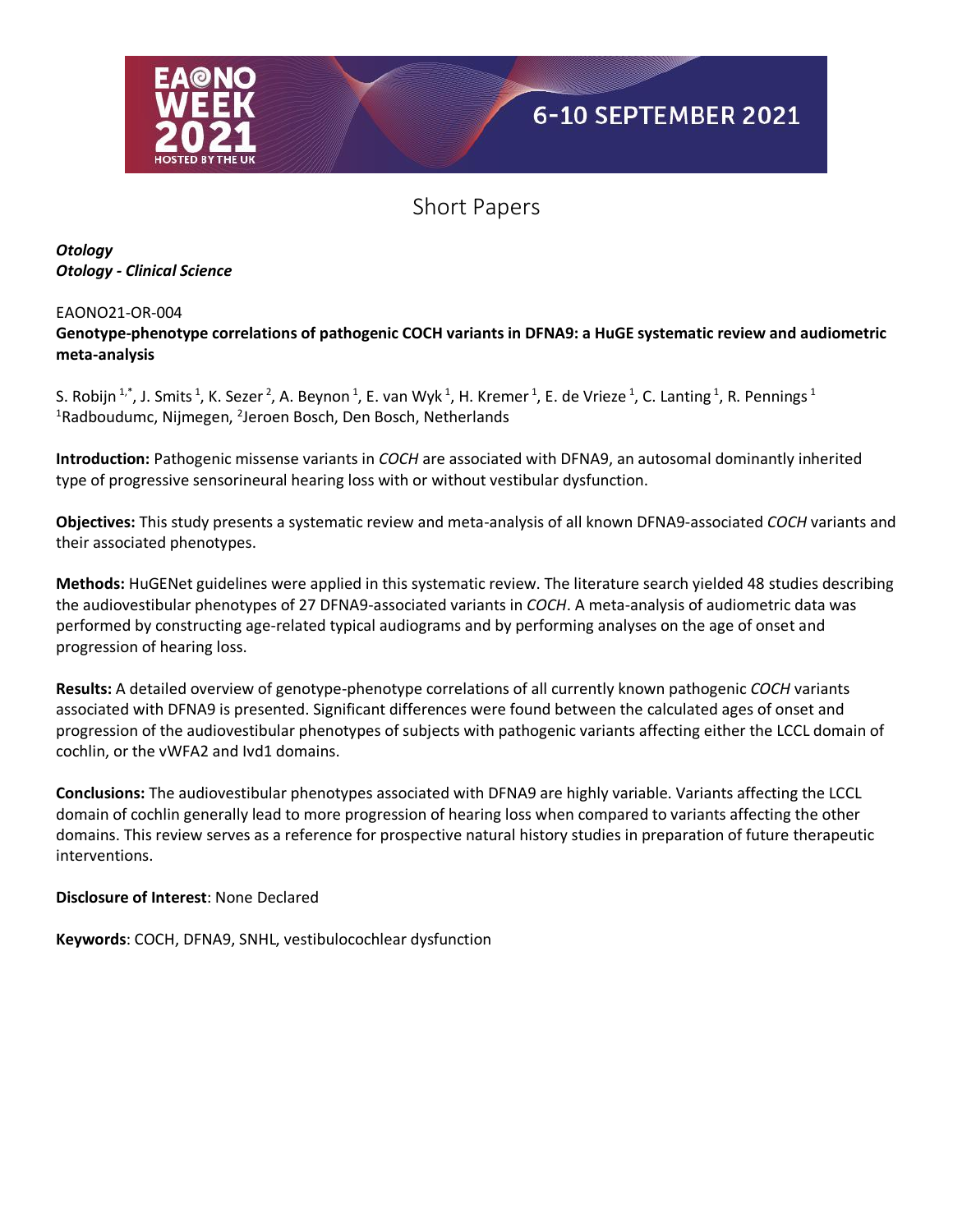

### Short Papers

*Otology Otology - Clinical Science*

#### EAONO21-OR-005 **Cross-sectional study of natural course of DFNA9 in the largest series of p.P15S COCH variant carriers: new insights.**

S. Janssens De Varebeke $^{12,*}$ , J. Moyaert $^3$ , E. Fransen $^4$ , R. Pennings $^5$ , R. van de Berg $^6$ , G. Van Camp $^4$ , V. Van Rompaey  $^7$ and DFNA9

<sup>1</sup>translational neurosciences, University of Antwerp, Antwerp, <sup>2</sup>ENT, Jessa Hospital, Hasselt, <sup>3</sup>ENT, University Hospital Antwerp, Edegem, <sup>4</sup>Center of Medical Genetics, University of Antwerp, Antwerp, Belgium, <sup>5</sup>ENT, Radboud University Medical Center, Nijmegen, <sup>6</sup>ENT, Maastricht Universitair Medisch Centrum, Maastricht, Netherlands, <sup>7</sup>ENT, University Hospital Antwerp, Antwerp, Belgium

**Introduction:** DFNA9 is characterized by adult-onset progressive sensorineural hearing loss (SNHL) and vestibular impairment. The last decade was marked by the emergence of new clinical diagnostic tools, such as the video Head Impulse Test (vHIT) and Vestibular-Evoked Myogenic Evoked Potentials (VEMPs), expanding our evaluation to all six SCC and the otolith organs (saccule, utricule).

**Objectives:** The aim of this study was to determine milestone ages (start and maximal hearing deterioration, potential eligibility for hearing aids and cochlear implants based on pure tone average (PTA)). Age-Related Typical Audiograms (ARTA) were constructed. The authors also aimed to determine which labyrinthine part shows the first signs of deterioration and which SCC function declines at first and to determine the age of reachting vestibular areflexia.

**Methods:** 111 Belgian and Dutch p.P51S variant carriers were enrolled for audiological and vestibular investigation. The milestones ages were derived from non-linear regression model of hearing thresholds against age, interaural right-left asymmetry was assessed and ARTAs were built. The following vestibular function tests were applied in two different centers: ENG/VNG, vHIT and VEMPs. The age of onset of vestibular dysfunction was determined both with categorical and numeric approach. The same method was applied for determining the age at which vestibular function declined beyond the limits of bilateral vestibulopathy (BVP).

Results: Hearing dysfunction in p.P51S carriers already start in the 3<sup>rd</sup> decade. Predictions (ARTA) did not show any gender-effect. At about 48-50 years of age on average, the majority of DFNA9 patients need conventional hearing aids, whereas this is about 56-59 years for cochlear implants. There is a high degree of individual interaural asymmetry and inter-individual variability throughout all ages. Otolith function was declining first  $(3<sup>rd</sup>$  decade), followed by caloric response (5<sup>th</sup> decade) and vHIT VOR-gains (5<sup>th</sup> – 6<sup>th</sup> decade). BVP on caloric response was estimated at 53 years of age and between 78 and 85 years of age for the three SCC on vHIT tests. Loss of C-VEMP response was estimated at about 46 years of age.

**Conclusions:** This study demonstrates that the onset of sensorineural hearing deterioration starts in the 3<sup>rd</sup> decade and probably even earlier. DFNA9 expresses similarly in male and female carriers, but male carriers are much more difficult to identify in early stages of the disease. Former hypothesis of vestibular decline preceding hearing deterioration by 9 years was not confirmed for hearing loss at high frequencies, which tended to start earlier. There is a typical vestibular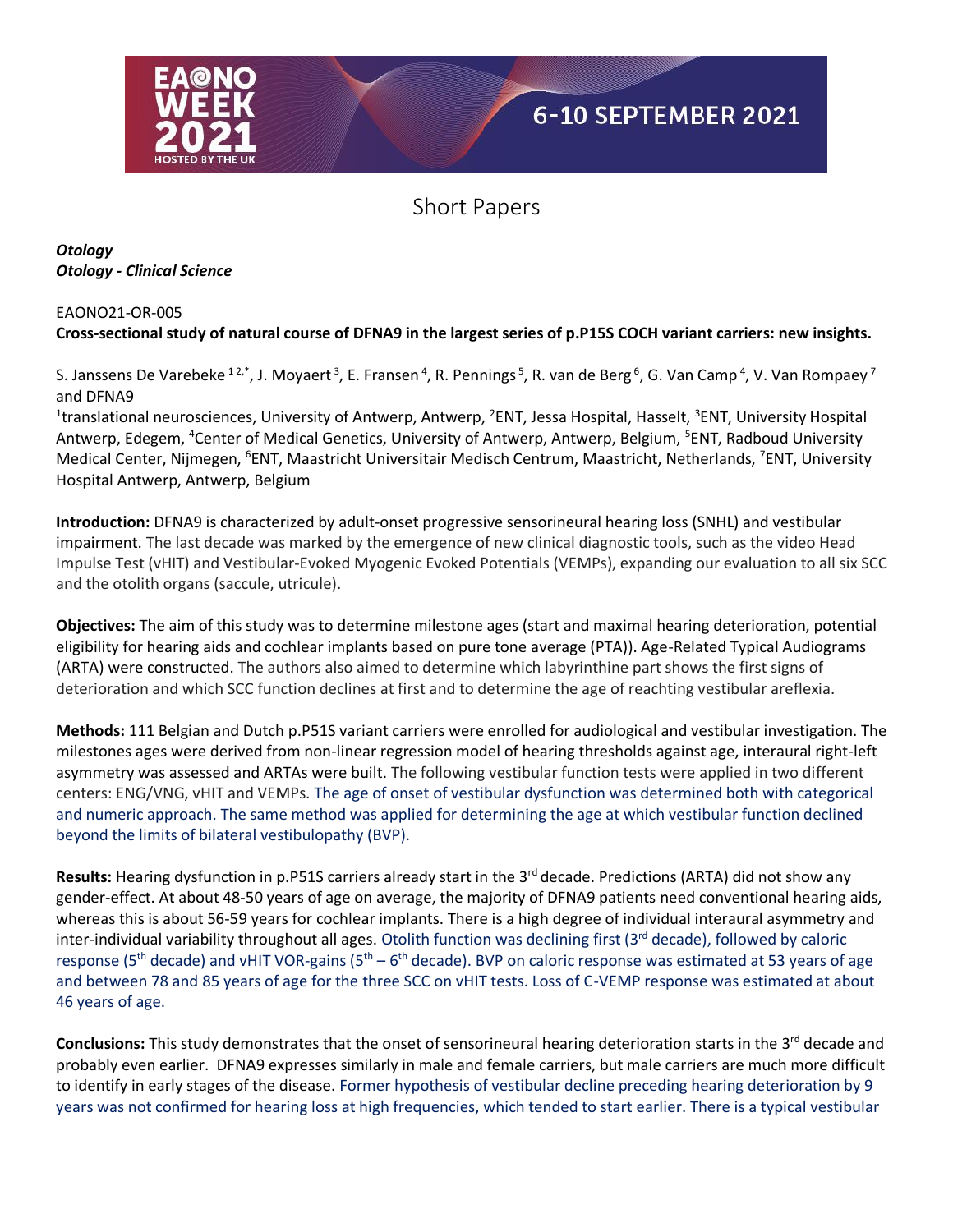

deterioration hierarchy. Comprehensive assessment of the natural course of DFNA9 is of particular interest to predict the age of onset which will help to design studies in the search for disease-modifying therapies.

#### **Disclosure of Interest**: None Declared

**Keywords**: SNHL, cochlear hereditary hearing loss, DFNA9, COCH, Age-Related Typical Audiograms (ARTA) ,bilateral vestibulopathy – vestibulo-ocular reflex – sensorineural hearing loss – progressive vestibulocochlear dysfunction – human COCH protein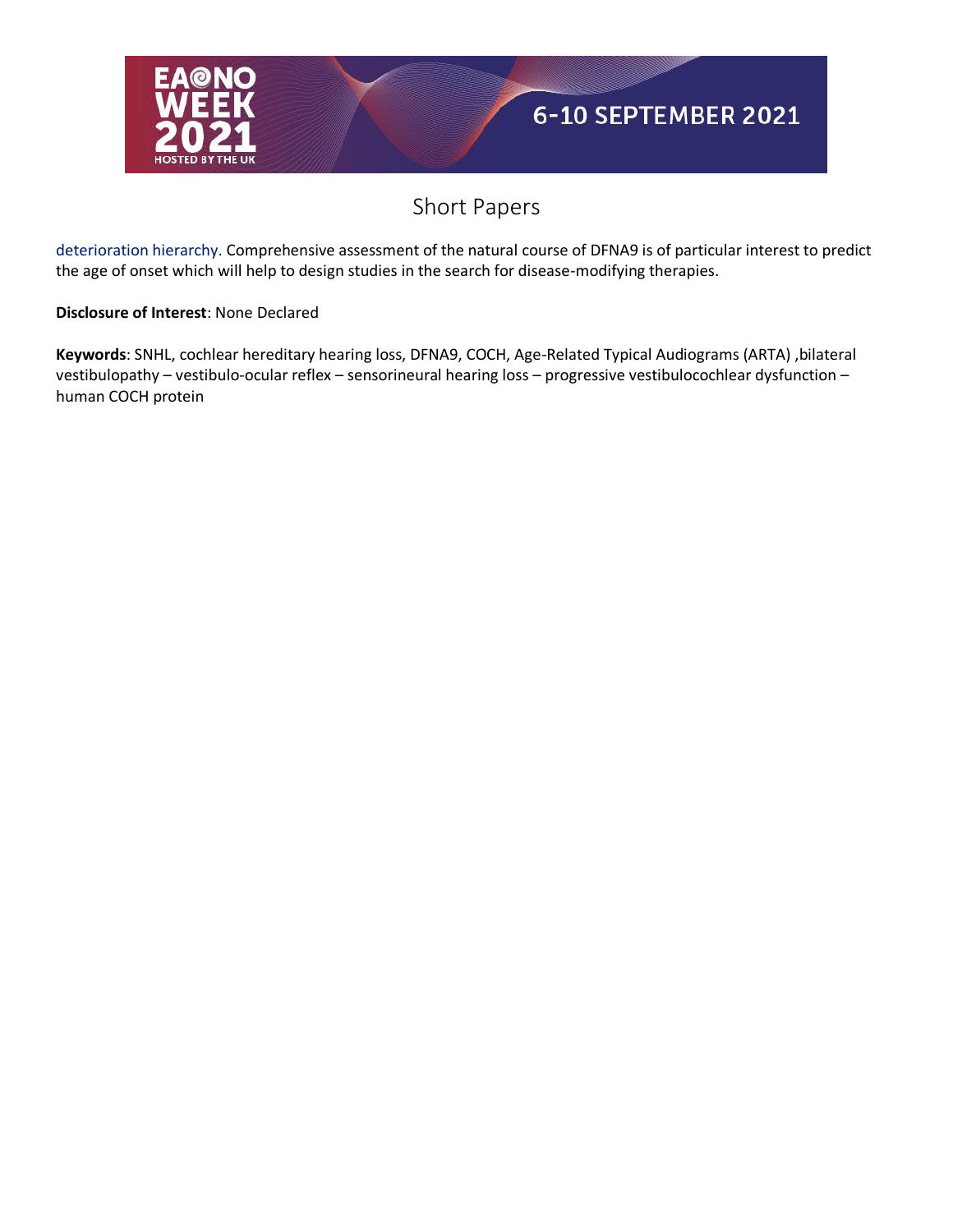

## Short Papers

*Otology Otology - Basic Science*

EAONO21-OR-006

#### **The Healthy Hearing Ears Initiative – Investigating healthcare consumption in patients with chronic otitis media related hearing loss**

M. Hol $1^*$  on behalf of The Healthy Hearing Ears Advisory Board <sup>1</sup>Department of Otorhinolaryngology/Head and Neck Surgery, University of Groningen, Groningen, Netherlands

**Introduction:** Chronic otitis media and the associated hearing loss is a global health concern that places significant burden on patients and healthcare systems.

**Objectives:** To gain a better understanding of resource utilization and costs related to chronic otitis media.

**Methods:** We conducted a registry study to map healthcare utilized by individuals with the disease in western Sweden. Cost analyses were also performed to determine key drivers of healthcare expenditure.

**Results:** Data covering 656 adult subjects with chronic otitis media that underwent a middle ear surgery between 2014 and 2018 were extracted from the Swedish National Patient Register, including healthcare contacts related to all publicly funded specialist ENT-care, audiological care and primary care for disease of the ear and mastoid process. Data show that these subjects made 13,783 health care contacts at a total cost of 60 million EUR between 2014 and 2018. The mean cost per subject was 9.177 EUR, ranging between 391 to 46.184 EUR per individual. In the most expensive quartile, the average cost per individual was 18.978 EUR over the five-year period and 60% of total costs were associated with inpatient ENT-care.

**Conclusions:** Chronic otitis media and its sequelae are associated with high ENT resource utilization that does not diminish after surgical intervention, which places a long-term burden on healthcare systems. A significant portion of costs were attributed to revision middle ear surgeries, indicating that some patients could be managed more effectively.

**Disclosure of Interest**: M. Hol Conflict with: Financial support to the authors' institution for conducting clinical studies from Cochlear

**Keywords**: chronic otitis media, health economics, healthcare utilization, hearing loss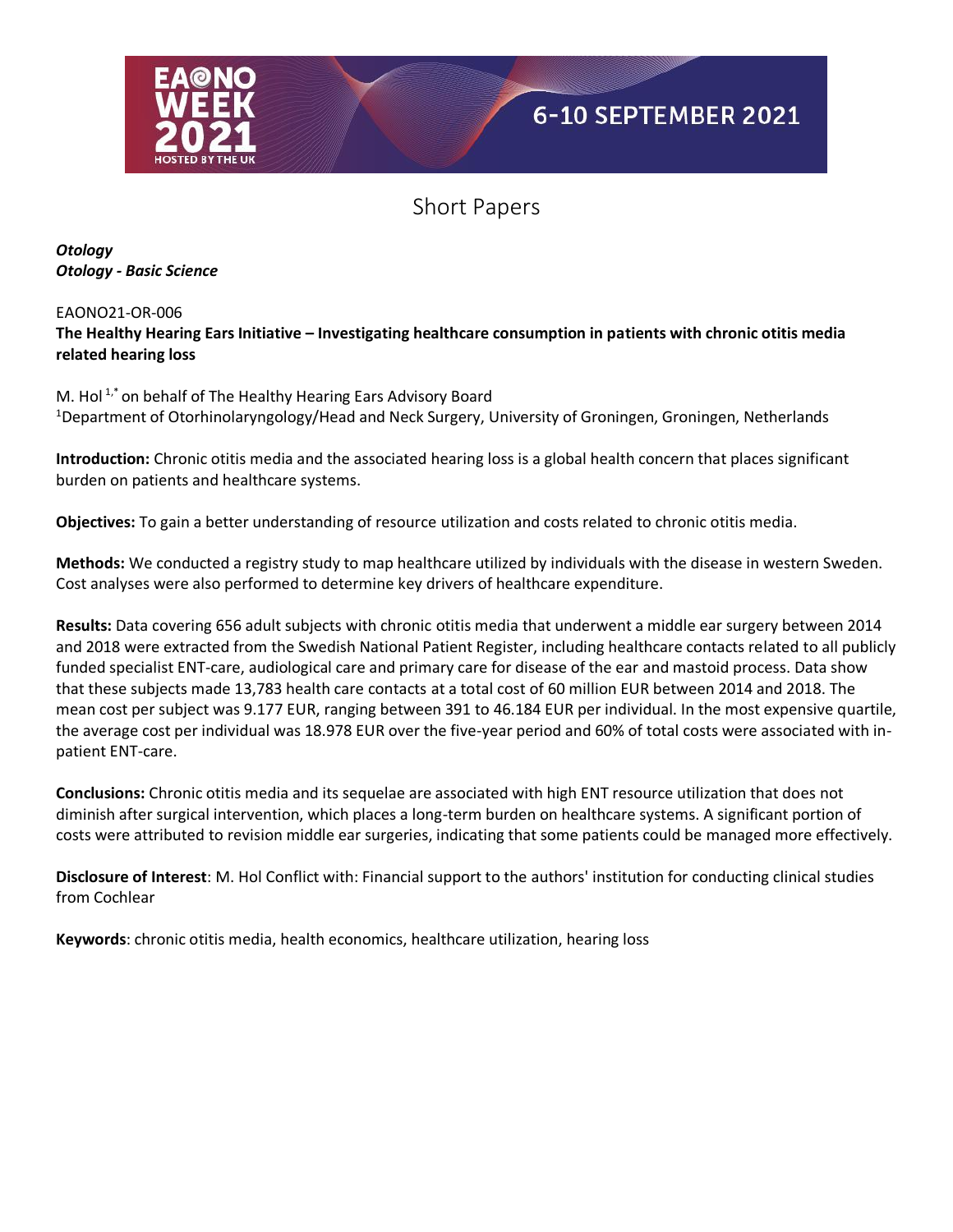

#### *Auditory Implants Auditory Implants - Basic Science*

#### EAONO21-OR-007 **The role of a novel contrast-enhanced microCT method for ex vivo CI insertion trauma studies**

N. Verhaert <sup>12,\*</sup>, A. Starovoyt <sup>1</sup>, G. Pyka <sup>345</sup>, E. Shaheen <sup>67</sup>, T. Putzeys <sup>18</sup>, C. Politis <sup>67</sup>, J. Wouters <sup>1</sup>, G. Kerckhofs <sup>3459</sup> and Hermes Lab, ExpORL, Department of Neurosiences, KU Leuven, Belgium

<sup>1</sup>ExpORL, Neurosciences, KU Leuven, <sup>2</sup>Otorhinolaryngology, Head and Neck Surgery, UZ Leuven, Leuven, <sup>3</sup>IREC, Institute of Experimental and Clinical Research, <sup>4</sup>Institute of Mechanics, UCLouvain, Woluwe Saint Lambert, <sup>5</sup>Materials Engineering, KU Leuven, <sup>6</sup>Oral and Maxillofacial Surgery, UZ Leuven, <sup>7</sup>Imaging and Pathology, <sup>8</sup>Physics and Astronomy, <sup>9</sup>Prometheus Division of Skeletal Tissue Engineering, KU Leuven, Leuven, Belgium

**Introduction:** Background: A cochlear implant (CI) is a medical prosthesis that restores auditory perception in individuals, suffering from severe perceptive hearing loss. An important risk of CI surgery remains electrode insertion trauma, which occurs in up to 40% of insertions<sup>1</sup> and can have a negative impact on the hearing outcome, especially in the increasing population of CI-patients with residual hearing. The mechanisms of insertion trauma and preventive strategies are intensively being studied in human temporal bones and models<sup>2,3</sup>.

**Objectives:** To study ochlear implant insertion trauma, therefore we need to develop a commonly available, nondestructive method for reliable insertion trauma evaluation. In addition to create scalable models, representative for the cochlear variant anatomy, to enable controlled, repeatable insertion experiments.

**Methods:** We have implemented and standardized contrast-enhanced microCT imaging (CE-μCT) for the evaluation of in total seven fresh-frozen human cadaveric cochleae. Hafnium-substituted Wells-Dawson polyoxometalate (Hf-POM) was used as a non-invasive contrast-enhancing staining agent (CESA)<sup>4</sup>, and its diffusion time throughout the cochlea was assessed. The CE-μCT results were validated by comparison to histological images. In four of these cochleae, trauma was induced after the first imaging, followed by generation of new CE-μCT datasets. μCT images of two cochleae were used to produce 3D printed models of the scala tympani. Their anatomical accuracy was quantified as the geometric deviation of the printed 3D model from the original cochlea, expressed as the Root Mean Square Error (RMSE). Saline and soap solution were tested to model the intracochlear fluid for insertion mechanics. The mechanical accuracy of the models was assessed by evaluating if full electrode insertion was possible and by measuring the forces during slow insertion of a straight electrode into the models versus 4 fresh-frozen cadaveric cochleae.

**Results:** CE-µCT allowed visualizing not only the mineralized, but also the soft tissues within the cochlea. Sufficient CESA absorption in the intracochlear soft tissues was systematically achieved after 72h of submersion in the staining solution. CE-μCT also enabled reliable evaluation of cochlear damage in accordance with insertion trauma classification by Eshraghi et al.<sup>5</sup> The anatomical accuracy of 3D printed scala tympani models was within the limits of cochlear anatomical variability<sup>3</sup> with RMSE  $\leq$  0.11mm. Soap solution was determined to be a better model for intracochlear fluid, as it allowed for full electrode insertion, which could never be achieved with the saline solution. The maximum insertion forces were comparable for full electrode insertion in 3D models (median; IQR = 86.84mN; 38.36mN) and in fresh-frozen cochleae (median; IQR = 106.08mN; 71.72mN).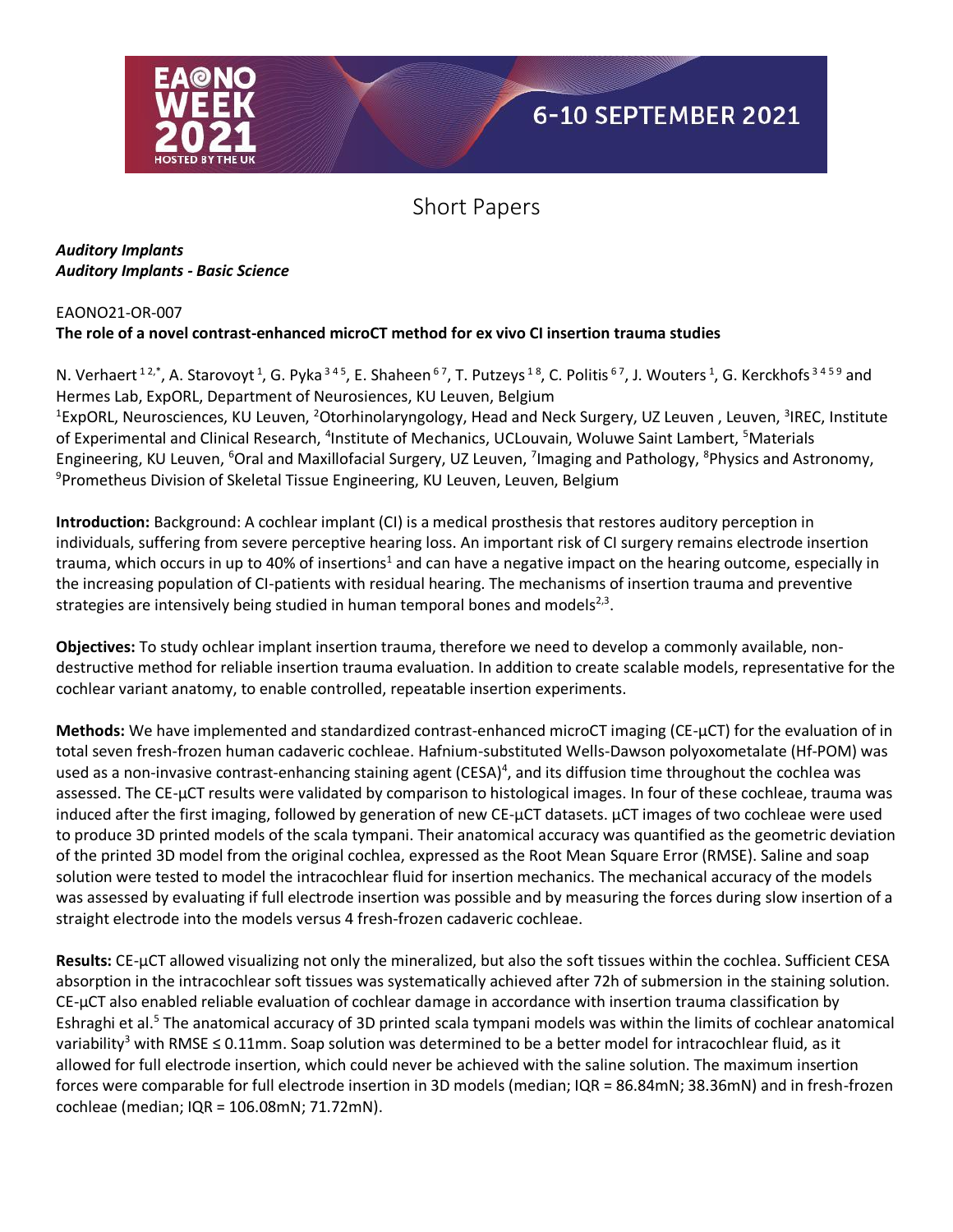

**Conclusions:** Our study reports on CE-μCT imaging as a novel non-invasive imaging method for the evaluation of fresh human cochleae. On the one hand, it enables detailed, quantitative 3D assessment of electrode insertion trauma, which is crucial to detect damage and unequivocally superior to a limited number of histological 2D sections. As CE-μCT is a non-destructive method, false positive results for insertion trauma are unlikely and histology remains possible after imaging. On the other hand, CE-μCT images are a reliable base for development of anatomically and mechanically accurate, scalable cochlear models.

**References:** 1. Mirsalehi, M. *et al.* Insertion forces and intracochlear trauma in temporal bone specimens implanted with a straight atraumatic electrode array. *Eur. Arch. Oto-Rhino-Laryngology* **274**, 2131–2140 (2017). 2. Todd, C. A., Naghdy, F. & Svehla, M. J. Force application during cochlear implant insertion: An analysis for improvement of surgeon technique. *IEEE Trans. Biomed. Eng.* **54**, 1247–1255 (2007).

3. Rebscher, S. J. *et al.* A transparent model of the human scala tympani cavity. *J. Neurosci. Methods* **64**, 105–114 (1996).

4. de Bournonville, S. *et al.* Exploring polyoxometalates as non-destructive staining agents for contrast-enhanced microfocus computed tomography of biological tissues. *Acta Biomater.* **105**, 253–262 (2020).

5. Eshraghi, A. A., Yang, N. W. & Balkany, T. J. Comparative Study of Cochlear Damage With Three Perimodiolar Electrode Designs. *Laryngoscope* **113**, 415–419 (2003).

**Disclosure of Interest**: N. Verhaert Conflict with: Research Foundation Flanders, Belgium, A. Starovoyt Conflict with: Research Foundation Flanders, Belgium, G. Pyka: None Declared, E. Shaheen: None Declared, T. Putzeys Conflict with: Research Foundation Flanders, Belgium, C. Politis: None Declared, J. Wouters: None Declared, G. Kerckhofs: None Declared

**Keywords**: cochlear implantation, Insertion trauma, Radiology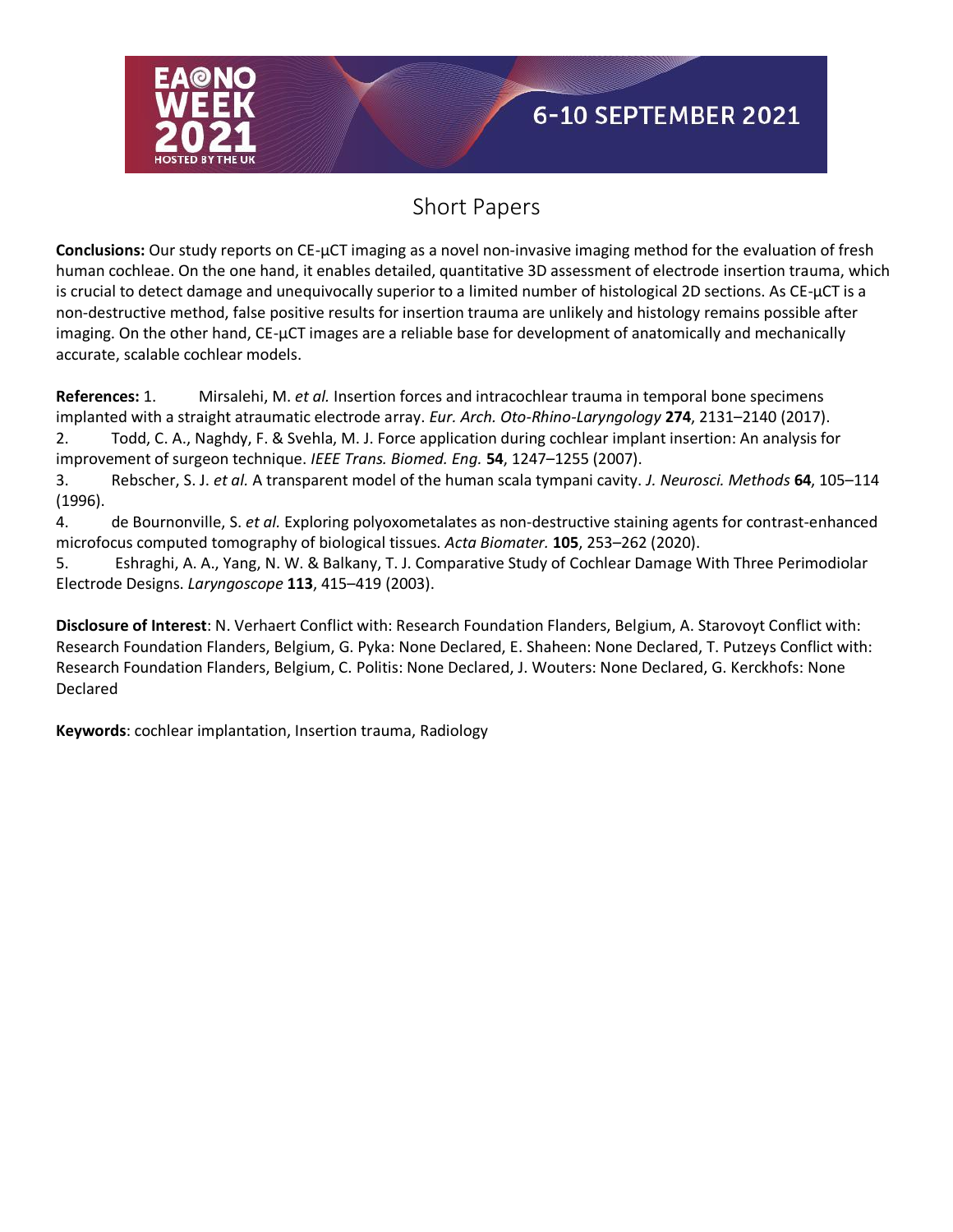

#### *Auditory Implants Auditory Implants - Clinical Science*

#### EAONO21-OR-008 **Autonomous inner ear access in Robot Assisted Cochlear Implant Surgery (RACIS)**

V. Topsakal <sup>1,\*</sup>, G. Mertens <sup>2</sup>, V. Vam rompaey, P. van De Heyning and HEARO Procedure <sup>1</sup>Otorhinolaryngology Head and neck surgery, UZ Brussel - Vrije Universiteit Brussel (VUB), Brussels Health Campus, <sup>2</sup>Otorhinolaryngology, UZA, Antwerp, Belgium

**Introduction:** The HEARO® robotic system is an assistive otological next generation surgical robot to assist the surgeon with cochlear implantation (CI) surgery. It provides software-defined spatial boundaries for orientation and reference information to anatomical structures in order to execute drilling directly towards inner ear to facilitate a keyhole access.

**Objectives:** Here, we report the feasibility but also safety and efficiency of this procedure for Robot assisted cochlear implant surgery (RACIS) in the first 25 patients.

**Methods:** All patients indicated for cochlear implantation in a routine conventional work-up fulfilling the audiological criteria were radiologically screened. Patients with suitable anatomy were approached for participation with written informed consent. This clinical trial was approved by the medical ethics comity.

**Results:** Seven cases had not passed the radiological screening and only one patient opted to have conventional CI surgery. The RACIS was performed in 25 patients including 6 women (24%) and 19 men (76%). The age values of 25 patients ranged from 20 to 89 (Figure 5). Three procedures were converted to conventional surgery because of our safety protocols: mainly for the facial nerve during drilling of middle ear access. In total 22 procedures were successfully drilled up to the level of inner ear without any facial nerve injuries or any other adverse events. From these 22 cases all patient had a full insertion of the cochlear implant. In 1 case the post op image showed that the last electrode was at the level of the round window. Although the patient had auditory sensations with this electrode, it was the only electrode that was switched off by the audiologist. Specific cases with aberrant anatomy, surgical challenges and anatomical accuracy will be discussed in the presentation.

**Conclusions:** We conclude that the HEARO procedure is safe and effective assistive tool for a cochlear implant surgeon.

#### **References:**

A New Pathogenic Variant in *POU3F4* Causing Deafness Due to an Incomplete Partition of the Cochlea Paved the Way for Innovative Surgery.

Tekin AM, Matulic M, Wuyts W, Assadi MZ, Mertens G, Rompaey VV, Li Y, Heyning PV, **Topsakal V.**Genes (Basel). 2021 Apr 21;12(5):613. doi: 10.3390/genes12050613.

Prediction of the Cochlear Implant Electrode Insertion Depth: Clinical Applicability of two Analytical Cochlear Models. **Mertens G**, Van Rompaey V, Van de Heyning P, Gorris E, **Topsakal V.**Sci Rep. 2020 Feb 24;10(1):3340. doi: 10.1038/s41598-020-58648-6.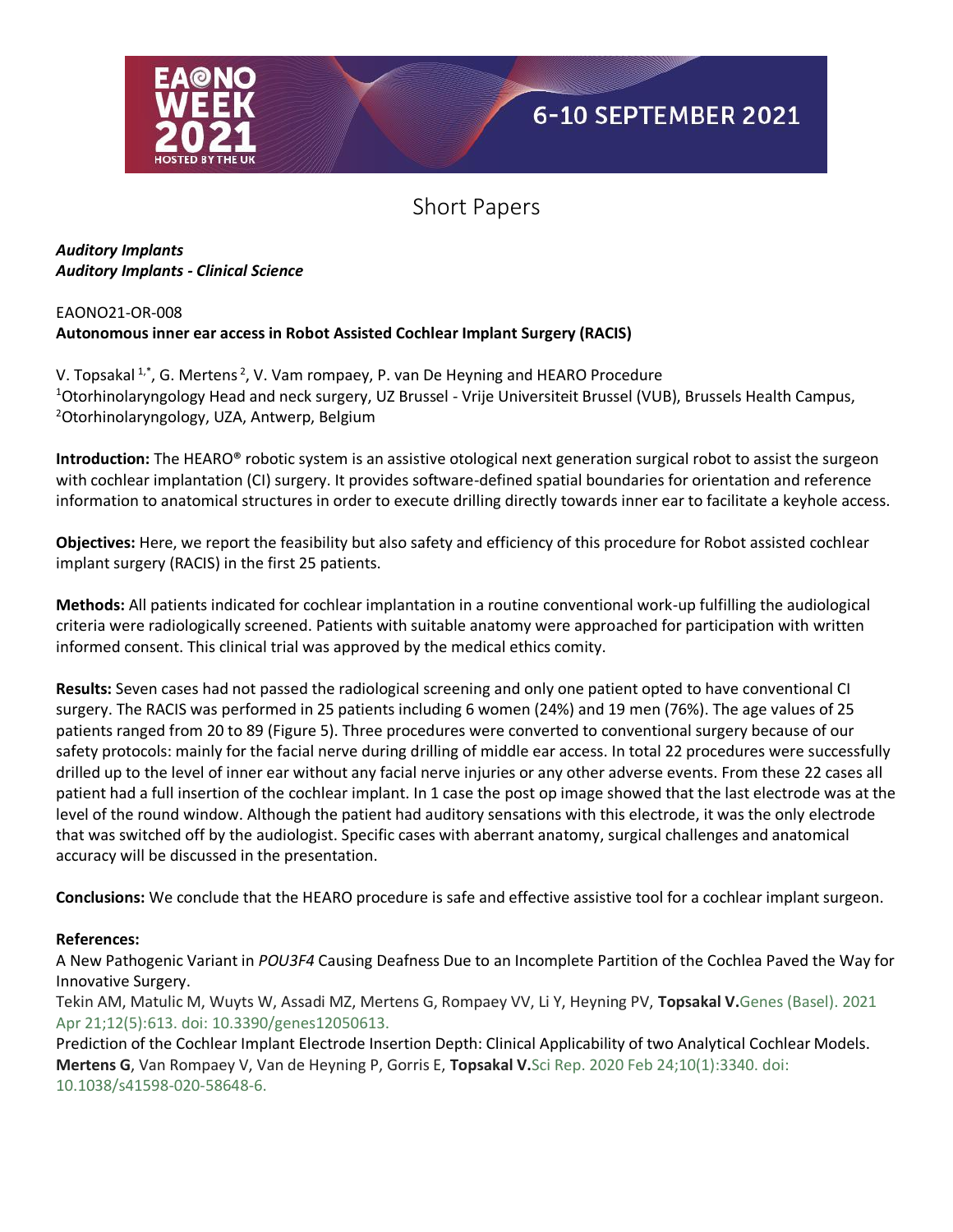

Comparison of the Surgical Techniques and Robotic Techniques for Cochlear Implantation in Terms of the Trajectories Toward the Inner Ear.

**Topsakal V**, Matulic M, Assadi MZ, **Mertens G**, Rompaey VV, Van de Heyning P.

**Disclosure of Interest**: None Declared

**Keywords**: Sensorineural hearing loss, Cochlear implantation, Robotic surgery, Image guided surgery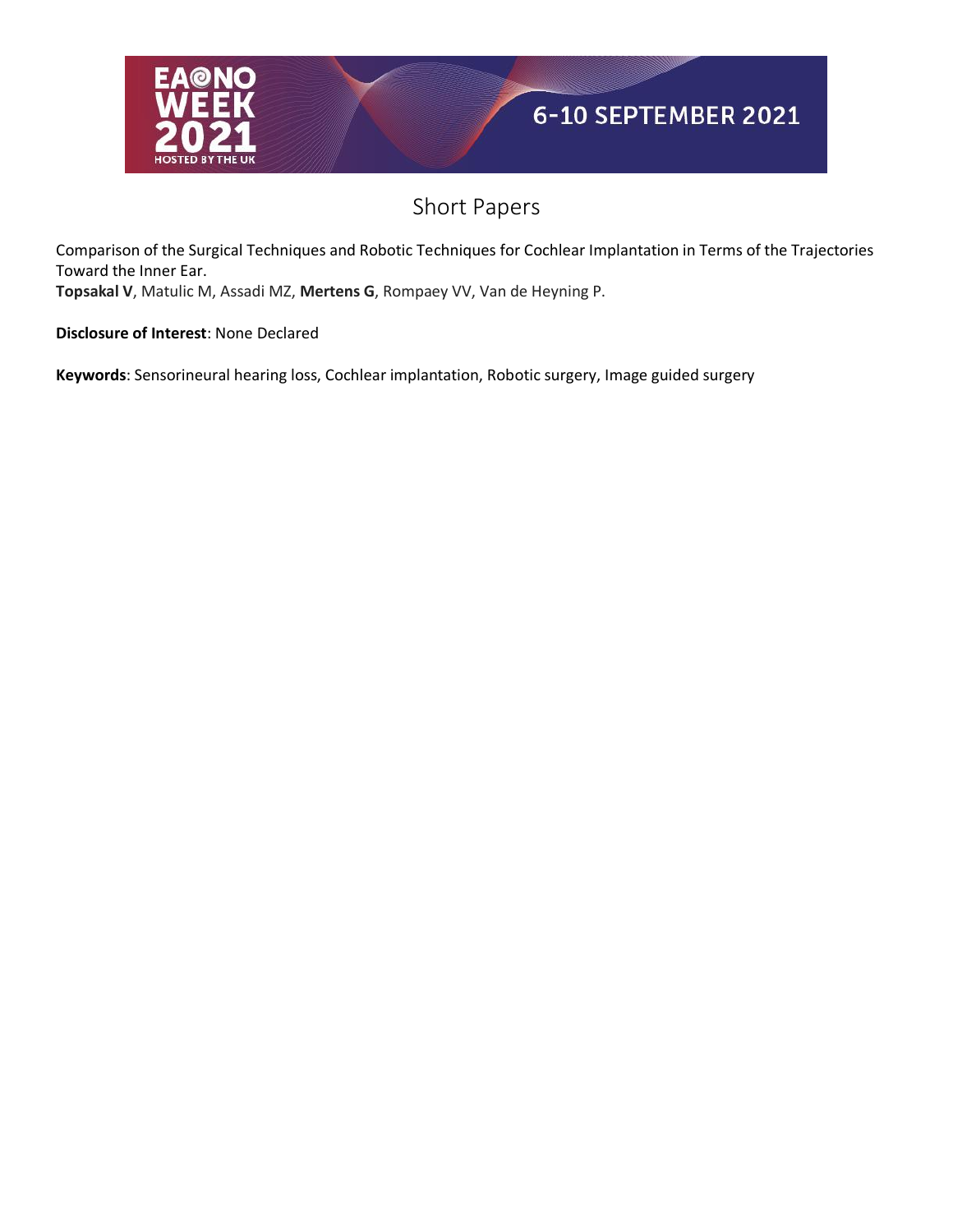

#### *Auditory Implants Auditory Implants - Clinical Science*

#### EAONO21-OR-009

**How cochlear implant intraoperative electrophysiological measurements correlate with each other and with inner ear dimensions?**

S. Söderqvist $^{1,*}$ , V. Sivonen $^1$ , S. Lamminmäki $^1$ , J. Ylönen $^1$ , A. Markkola $^2$ , T. Hirvonen $^1$ , A. Aarnisalo $^1$ , S. Sinkkonen $^1$ <sup>1</sup>Otorhinolaryngology – Head and Neck Surgery, <sup>2</sup>Radiology, Helsinki University Hospital, Helsinki, Finland

**Introduction:** A limiting factor of cochlear implant technology is the spread of electrode-generated intracochlear electrical field (EF) leading to spread of neural excitation (SOE). However, the exact correlation between these two is unknown. Earlier studies have found that electrically-evoked compound action potentials (eCAP) thresholds are affected by the distance between electrode contact and modiolus, diameter of the bony cochlear nerve canal (BCNC) and size of the cochlear nerve (CN). However, detailed characterization of the effect of inner ear dimensions on eCAP thresholds is missing.

**Objectives:** To investigate the relation of the spread of the intracochlear EF, assessed via transimpedance matrix (TIM), and SOE. To evaluate the effect of cochlea diameter on TIM and SOE. To assess the relationship between inner-ear dimensions and eCAP thresholds.

**Methods:** For the TIM and SOE comparison, a total of 43 consecutive patients (ages 0.7–82 years; 31.0 ± 25.7 years, mean ± SD) implanted with a Cochlear Nucleus CI522 or CI622 cochlear implant (altogether 51 ears) were included in the study. For the inner-ear dimension and eCAP threshold measurements, 52 pediatric patients with congenital severe hearing loss (27 females and 25 males; ages 0.7–2.0 years; 1.0 ± 0.3 years, mean ± SD) consecutively implanted bilaterally with Cochlear Nucleus CI422, CI522, or CI622 implants were included. All the patients were implanted with lateral-wall Slim Straight electrode arrays. For TIM and SOE measurements, the stimulated electrodes were in the basal, middle, and apical parts of the electrode array. The eCAP thresholds were recorded from all electrodes. The anatomical structures of the inner ear were measured from preoperative CT and MRI scans.

**Results:** Approximately 90% of the individual TIM and SOE profiles correlated with each other (p < 0.05; *r* = 0.61–0.99). Also, the widths of the TIM and SOE peaks, computed at 50% of the maximum height, exhibited a weak correlation (r = 0.39, p = 0.007). The 50% widths of TIM and SOE were the same only in the apical part of the electrode array; in the basal part SOE was wider than TIM, and in the middle part TIM was wider than SOE (p < 0.01 and p = 0.048, respectively). Within each measurement, TIM 50% widths were different between all three parts of the electrode array, while for SOE, only the basal electrode differed from the middle electrode. The size of the cochlea and the 50% widths of TIM and SOE had the strongest correlation in the middle part of the electrode array ( $r = -0.63$ , and  $-0.37$ , respectively). For eCAP thresholds, a correlation between electrode insertion angle and eCAP threshold was found (p < 0.001). Also, eCAP thresholds were affected by cochlea size (p < 0.001). There was a correlation between cochlea and BCNC diameters ( $r = 0.39$ ,  $p < 0.001$ ).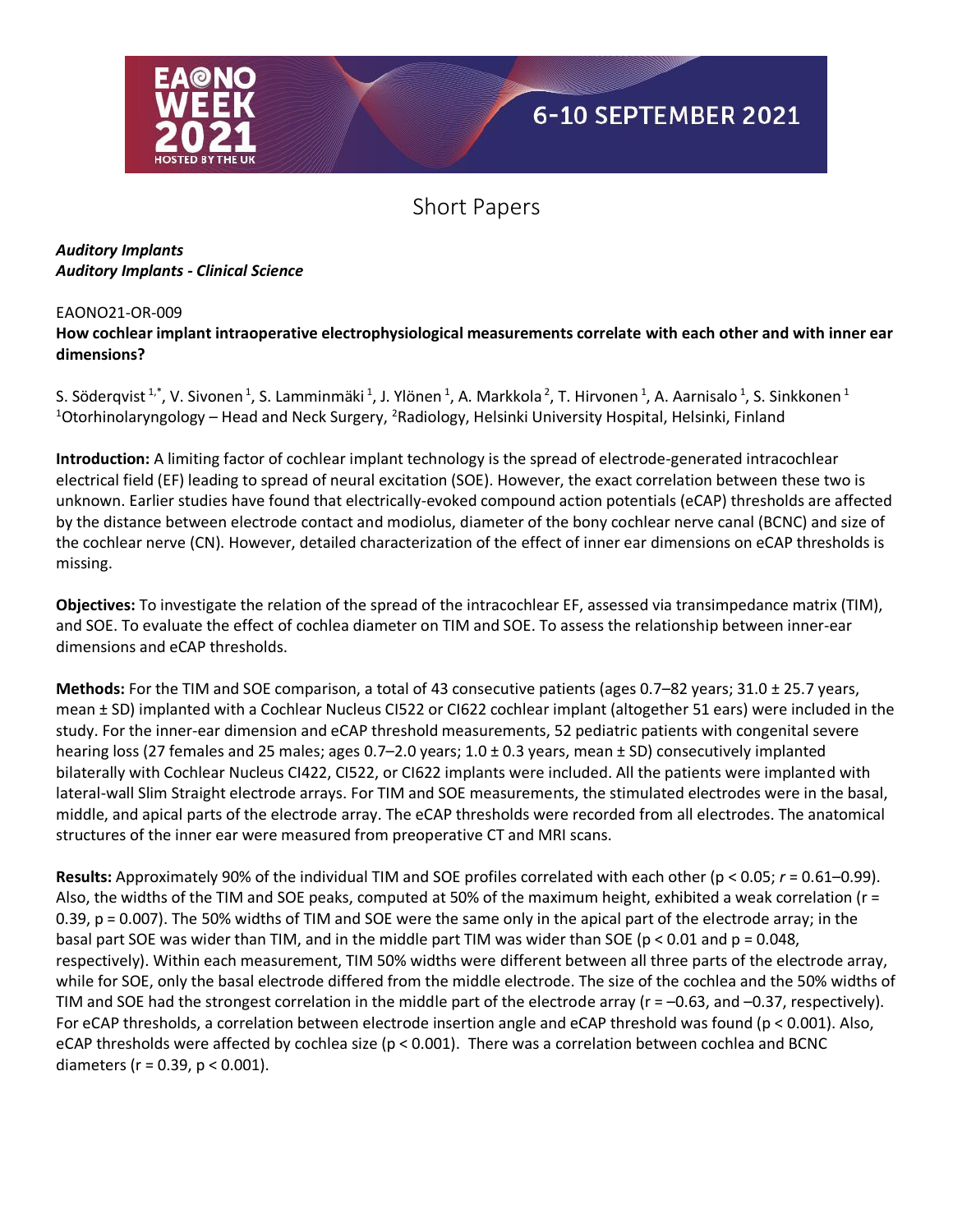

**Conclusions:** A correlation between the spread of intracochlear EF and neural SOE was found at least in the apical part of the electrode array. Large cochleae are associated with more focused TIM and SOE. Electrode insertion angle and cochlea size affect eCAP thresholds.

**Disclosure of Interest**: None Declared

**Keywords**: cochlear implantation, electrophysiological measurement, inner ear anatomy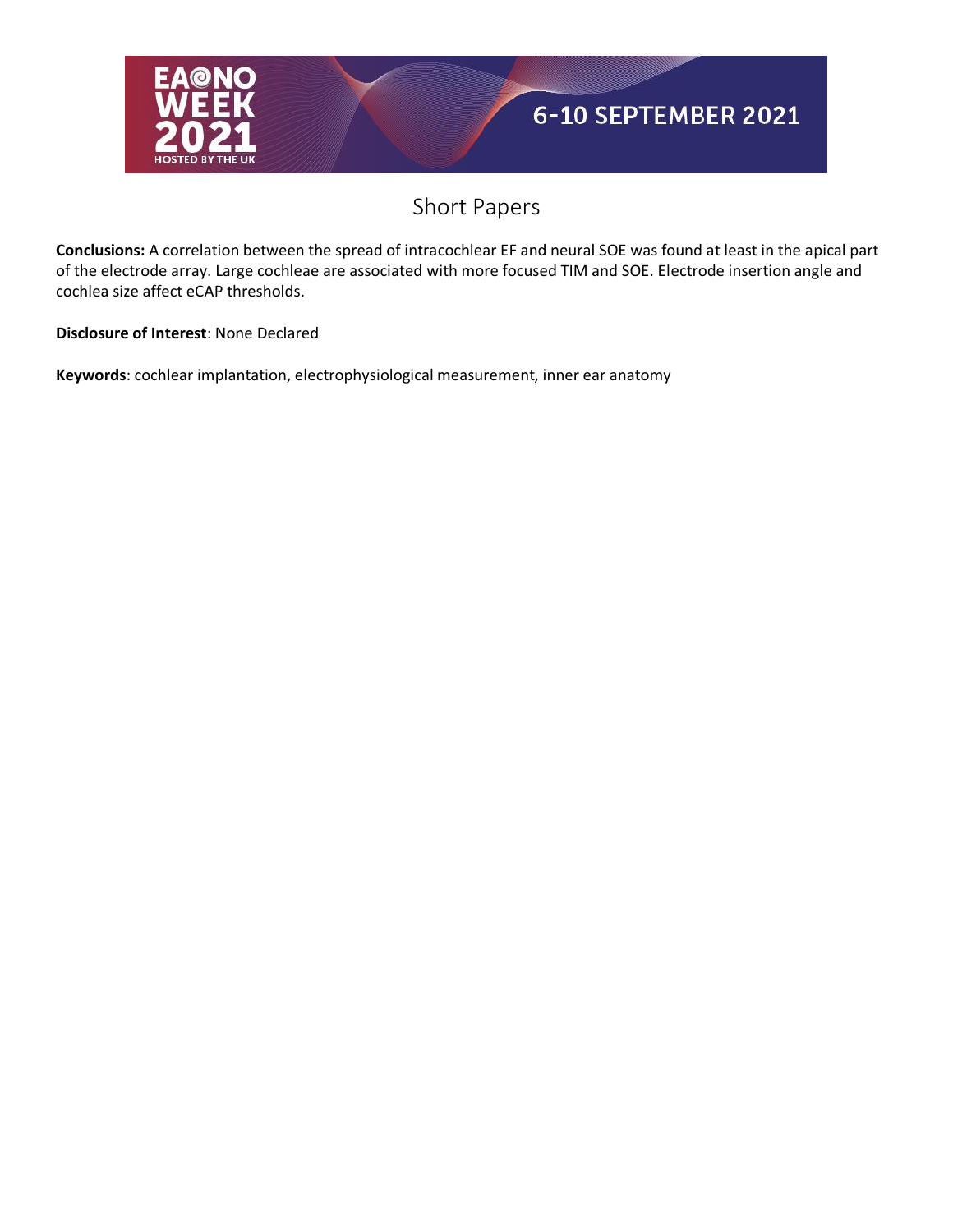

#### *Auditory Implants Auditory Implants - Clinical Science*

#### EAONO21-OR-010

#### **Long-term follow-up of a wide diameter bone anchored hearing implant: the 10-year experience on stability, survival and tolerability of an implant loaded at 3 weeks after surgery.**

E. Teunissen  $1^*$ , C. Caspers <sup>1</sup>, M. Vijverberg <sup>2</sup>, E. Mylanus <sup>1</sup>, M. Hol  $13.4$  and Radboudumc & UMCG BI teams <sup>1</sup>Otorhinolaryngology/Head and Neck Surgery, Radboudumc, Nijmegen, <sup>2</sup>Otorhinolaryngology/Head and Neck Surgery, LUMC, Leiden, <sup>3</sup>Otorhinolaryngology/Head and Neck Surgery, UMCG, <sup>4</sup>Research School of Behavioral and Cognitive Neurosciences, Graduate School of Medical Sciences, Groningen, Netherlands

**Introduction:** Hearing rehabilitation through direct bone conduction is a well-established method to overcome bilateral conductive and mixed hearing loss, as well as unilateral conductive hearing loss and single-sided deafness. The original auditory osseointegrated implant was a titanium implant with an as-machined surface, designed by Brånemark. Later, it became commercially available as the Cochlear™ Baha® flange fixture. In 2009, Cochlear™ introduced the BIA300®. Dun et al. and Nelissen et al. reported the 6-month and 3-year results from a multicentre, randomized controlled trial of the BIA300® implant. Subsequently, den Besten et al. reported the 5 year results. Based on the favorable outcomes of these studies, it was thought that the time between implantation and sound processor loading could be shortened. To investigate this further, a prospective controlled trial on loading the BIA300® implant 3 weeks post-surgery was performed. The outcomes of this group were compared with the outcomes of patients that were implanted with the same implant but were loaded 6 weeks post-surgery. After 3 years of follow-up the authors concluded that loading the BIA300<sup>®</sup> implant 3 weeks post-surgery was safe in adult patients with normal bone-quality. To go even further, previous research suggested that wide diameter implants can be safely loaded 2 weeks post-surgery, 1 week post-surgery, and extremer: 1 day after surgery. However, these last-mentioned studies only followed up for a maximum period of 1 year, which means longer-term data on extremely reduced loading-times are still unavailable.

**Objectives:** To compare stability, survival and soft tissue reactions between a wide diameter (test) and a previous generation (control) bone anchored hearing implant, and to ascertain the safety of loading the test implant 3 weeks post-surgery, at a 10-year follow-up.

**Methods:** This study is a continuation of three previously completed, multicentre, randomized, controlled trials and consisted of 1-2 follow-up visits till 10 years after implantation. Fifty-one of the 72 participants from the previous trials were included. These patients either received a test or control implant and were either loaded 3 or ≥6 weeks postsurgery.

**Results:** The test implant showed significantly higher implant stability quotient (ISQ) values compared with the control implant throughout the entire 10-year follow-up. For both implants, the mean ISQ high at 10 years was higher compared with the first follow-up visit. No significant differences in change of ISQ high from baseline to 10 years were noticed between both implant and loading groups. Soft tissue reactions were scarcely found. At the 10-year follow-up visit, no patients presented with Holgers ≥2. Excluding explantations, the implant survival rate was 100.0% and 78.6% for the test implant group and control implant group respectively, and 93.3% for the 3-week loading group.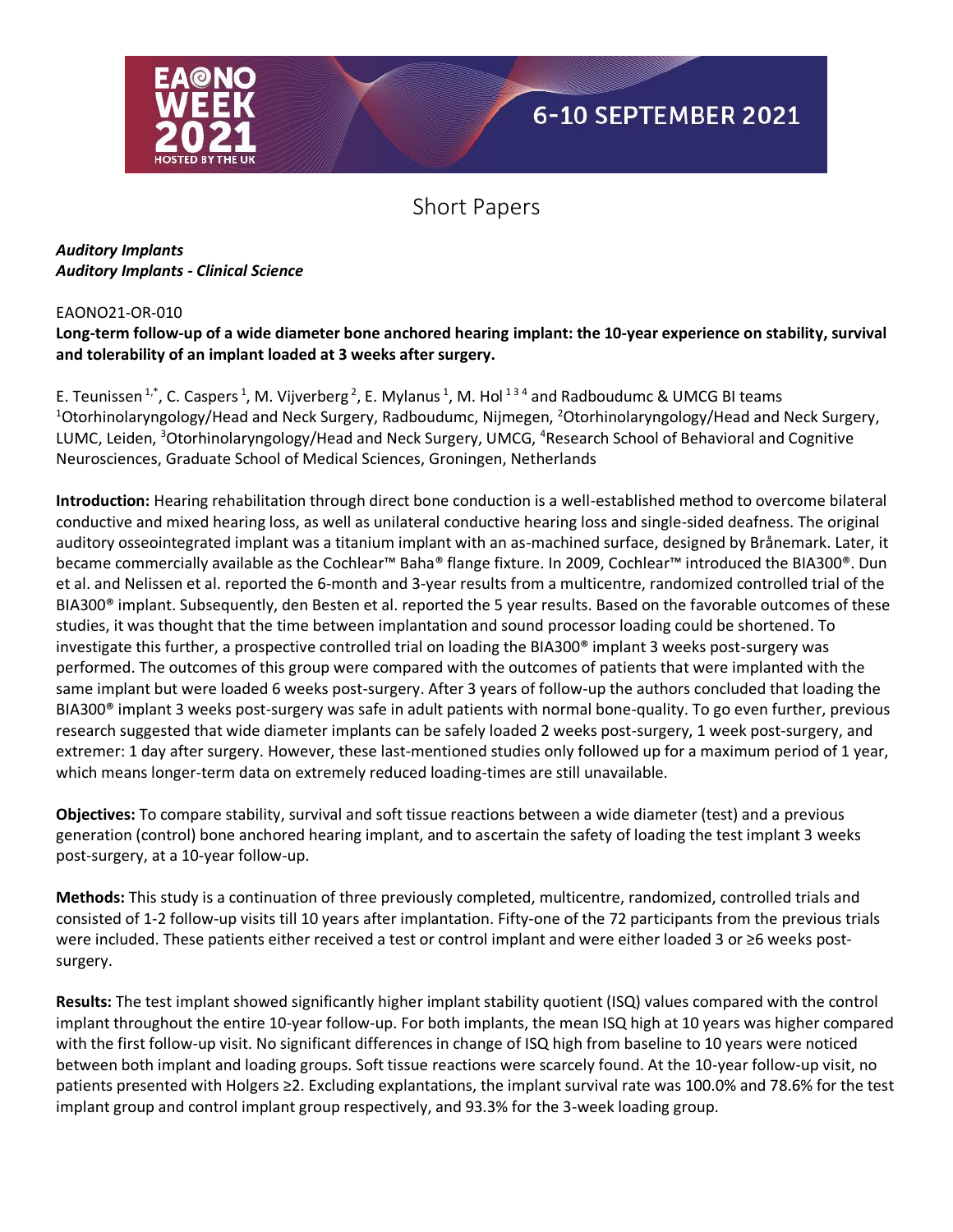

**Conclusions:** The test implant showed superiority in terms of higher mean ISQ values and implant survival during the entire 10-year follow-up. In addition, loading the test implant at 3 weeks post-surgery is safe, based on the current study, as long-term results show high ISQ values and good implant survival.

**References:** 1. Snik AF, Mylanus EA, Proops DW, et al. Consensus statements on the BAHA system: where do we stand at present? *The Annals of otology, rhinology & laryngology Supplement* 2005;195:2-12.

2. Tjellstrom A, Lindstrom J, Hallen O, et al. Osseointegrated titanium implants in the temporal bone. A clinical study on bone-anchored hearing aids. *The American journal of otology* 1981;2(4):304-10.

3. Branemark PI. Osseointegration and its experimental background. *The Journal of prosthetic dentistry* 1983;50(3):399- 410.

4. Lee JH, Frias V, Lee KW, et al. Effect of implant size and shape on implant success rates: a literature review. *The Journal of prosthetic dentistry* 2005;94(4):377-81. doi: 10.1016/j.prosdent.2005.04.018

5. Albrektsson T, Sennerby L, Wennerberg A. State of the art of oral implants. *Periodontology 2000* 2008;47:15-26. doi: 10.1111/j.1600-0757.2007.00247.x [published Online First: 2008/04/17]

6. Dun CA, de Wolf MJ, Hol MK, et al. Stability, survival, and tolerability of a novel baha implant system: six-month data from a multicenter clinical investigation. *Otology & neurotology : official publication of the American Otological Society, American Neurotology Society [and] European Academy of Otology and Neurotology* 2011;32(6):1001-7. doi: 10.1097/MAO.0b013e3182267e9c [published Online First: 2011/07/05]

7. Nelissen RC, Stalfors J, de Wolf MJ, et al. Long-term stability, survival, and tolerability of a novel osseointegrated implant for bone conduction hearing: 3-year data from a multicenter, randomized, controlled, clinical investigation. *Otology & neurotology : official publication of the American Otological Society, American Neurotology Society [and] European Academy of Otology and Neurotology* 2014;35(8):1486-91. doi: 10.1097/MAO.0000000000000533 8. den Besten CA, Stalfors J, Wigren S, et al. Stability, Survival, and Tolerability of an Auditory Osseointegrated Implant for Bone Conduction Hearing: Long-Term Follow-Up of a Randomized Controlled Trial. *Otology & neurotology : official publication of the American Otological Society, American Neurotology Society [and] European Academy of Otology and Neurotology* 2016;37(8):1077-83. doi: 10.1097/mao.0000000000001111 [published Online First: 2016/08/03] 9. Dun CA, Faber HT, de Wolf MJ, et al. Assessment of more than 1,000 implanted percutaneous bone conduction devices: skin reactions and implant survival. *Otology & neurotology : official publication of the American Otological Society, American Neurotology Society [and] European Academy of Otology and Neurotology* 2012;33(2):192-8. doi: 10.1097/MAO.0b013e318241c0bf [published Online First: 2012/01/17]

10. Faber HT, Dun CA, Nelissen RC, et al. Bone-anchored hearing implant loading at 3 weeks: stability and tolerability after 6 months. *Otology & neurotology : official publication of the American Otological Society, American Neurotology Society [and] European Academy of Otology and Neurotology* 2013;34(1):104-10. doi: 10.1097/MAO.0b013e318277a282 [published Online First: 2012/12/04]

11. Nelissen RC, den Besten CA, Faber HT, et al. Loading of osseointegrated implants for bone conduction hearing at 3 weeks: 3-year stability, survival, and tolerability. *European archives of oto-rhino-laryngology : official journal of the European Federation of Oto-Rhino-Laryngological Societies* 2015 doi: 10.1007/s00405-015-3746-y

12. Hogsbro M, Agger A, Johansen LV. Successful loading of a bone-anchored hearing implant at two weeks after surgery: randomized trial of two surgical methods and detailed stability measurements. *Otology & neurotology : official publication of the American Otological Society, American Neurotology Society [and] European Academy of Otology and Neurotology* 2015;36(2):e51-7. doi: 10.1097/mao.0000000000000647 [published Online First: 2014/10/24]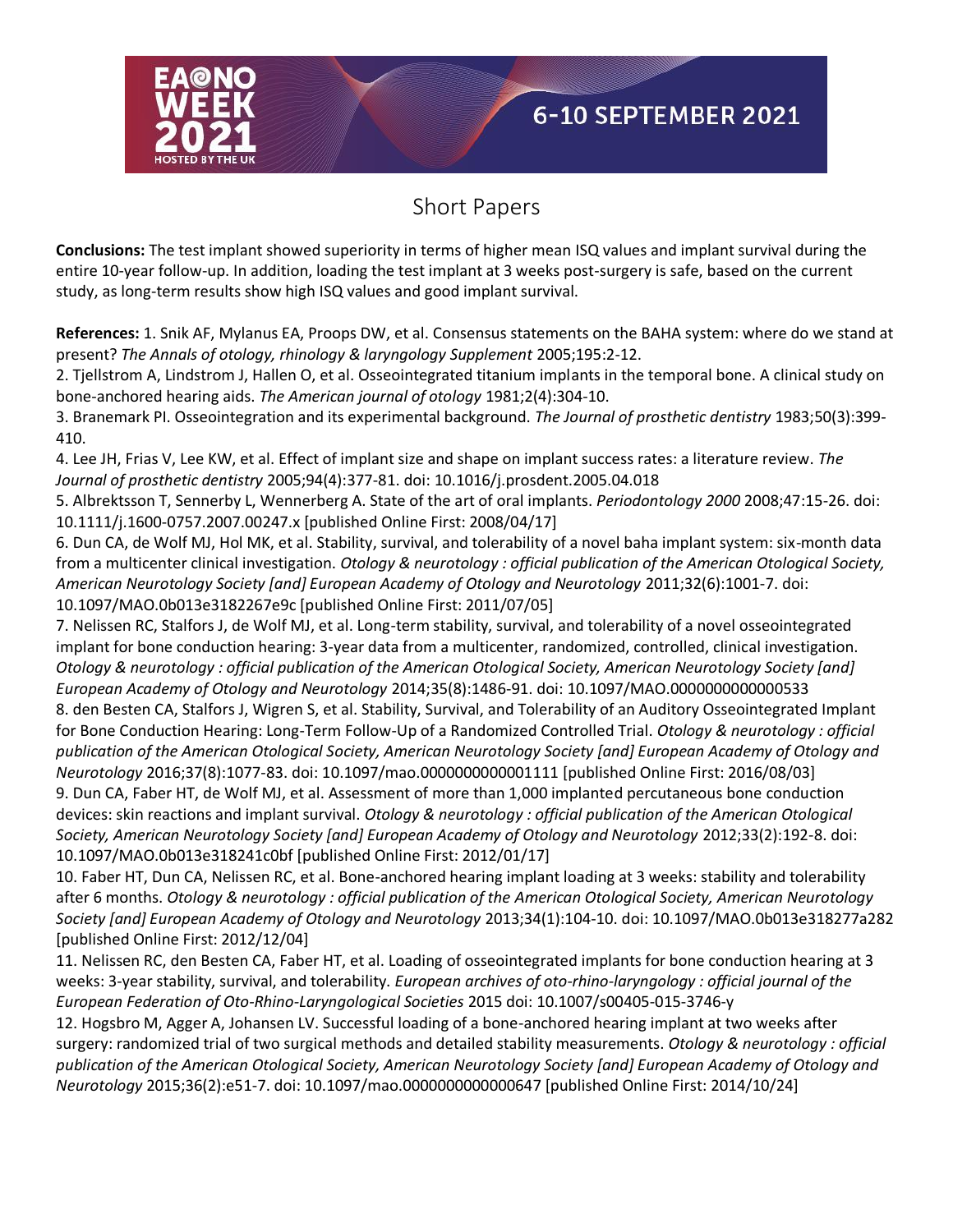

13. Hogsbro M, Agger A, Johansen LV. Successful Loading of a Bone-Anchored Hearing Implant at 1 Week After Surgery. *Otology & neurotology : official publication of the American Otological Society, American Neurotology Society [and] European Academy of Otology and Neurotology* 2017;38(2):207-11. doi: 10.1097/mao.0000000000001312 [published Online First: 2017/01/10]

14. Hogsbro M, Agger A, Johansen LV. Bone Anchored Hearing Implant Surgery: 1 Year Follow-Up Data Shows No Effect of Hydroxyapatite Coating on Soft Tissue Reaction after Loading at 1 Week. *Otology & neurotology : official publication of the American Otological Society, American Neurotology Society [and] European Academy of Otology and Neurotology* 2017 doi: 10.1097/mao.0000000000001442 [published Online First: 2017/05/10]

15. McElveen JT, Jr., Green JD, Jr., Arriaga MA, et al. Next-Day Loading of a Bone-Anchored Hearing System: Preliminary Results. *Otolaryngology--head and neck surgery : official journal of American Academy of Otolaryngology-Head and Neck Surgery* 2020:194599820915465. doi: 10.1177/0194599820915465 [published Online First: 2020/04/15]

**Disclosure of Interest**: E. Teunissen Conflict with: Cochlear Bone Anchored Solutions & Oticon Medical, C. Caspers Conflict with: Cochlear Bone Anchored Solutions & Oticon Medical, M. Vijverberg Conflict with: Cochlear Bone Anchored Solutions & Oticon Medical, E. Mylanus Conflict with: Cochlear Bone Anchored Solutions & Oticon Medical, M. Hol Conflict with: Cochlear Bone Anchored Solutions & Oticon Medical, Conflict with: Cochlear Bone Anchored Solutions & Oticon Medical

**Keywords**: bone conduction implants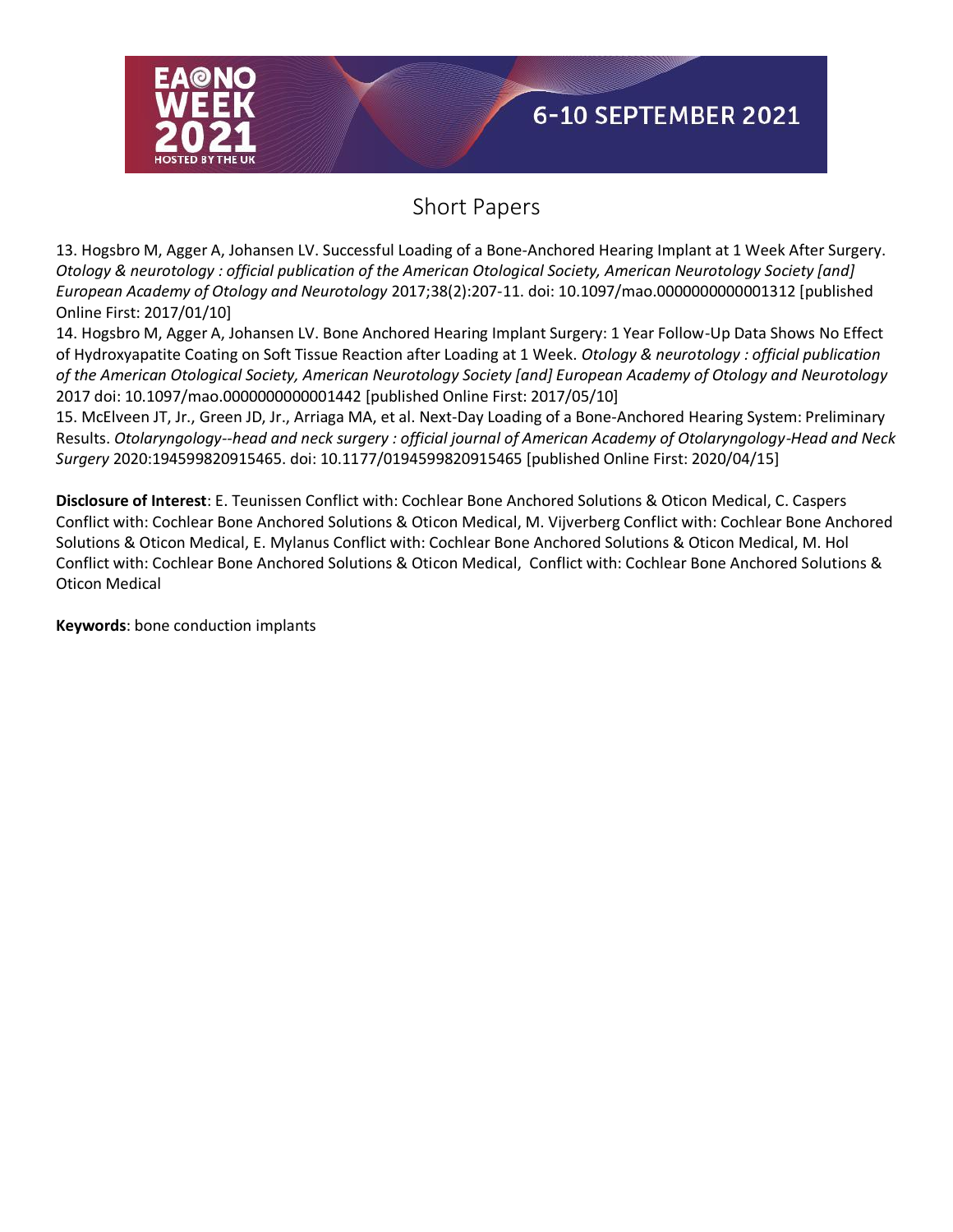

*Skull Base Skull Base - Clinical Science*

#### EAONO21-OR-011 **Histopathological evaluation of intralabyrinthine schwannoma** C. Röösli\*

**Introduction:** When a vestibular schwannoma arises from a nerve sheath within the bony labyrinth, it results in an intralabyrinthine schwannoma (ILS). Simultaneous tumor removal and hearing rehabilitation by inserting a cochlear implant into the cochlea has become a beneficial option for patients. Follow-up with regard to tumor growth is more complicated in this situation. Therefore, the question arises of what structures are involved in the extension of ILS, as this may help to estimate the risk of continued growth.

**Objectives:** The aim of this study is to perform a histopathologic analysis of temporal bones with an ILS in order to characterize its extension

**Methods: :** Archival temporal bones with a diagnosis of sporadic schwannoma were identified. Both symptomatic and occult non-operated ILS were included for further analysis. Sections of each case were examined to determine the origin of the tumor, its precise location in the labyrinth, and its extension.

**Results:** A total of 6 ILS were identified, with four intracochlear and two intravestibular schwannomas. All intracochlear schwannomas involved the osseous spiral lamina with two extending into the modiolus. The intravestibular schwannomas were limited to the vestibule, but growth into the bone next to the crista of the lateral semicircular canal was observed in one patient.

**Conclusions:** Complete removal of an ILS may require partial removal of the modiolus or bone surrounding the crista ampullaris as an ILS may extent into these structures, risking damage of the neuronal structures. Due to the slow growth of the ILS, it remains unclear if a complete resection is required with the risk of destroying neural structures hindering hearing rehabilitation with a cochlear implant.

**Disclosure of Interest**: None Declared

**Keywords**: Histopathology, vestibular schwannoma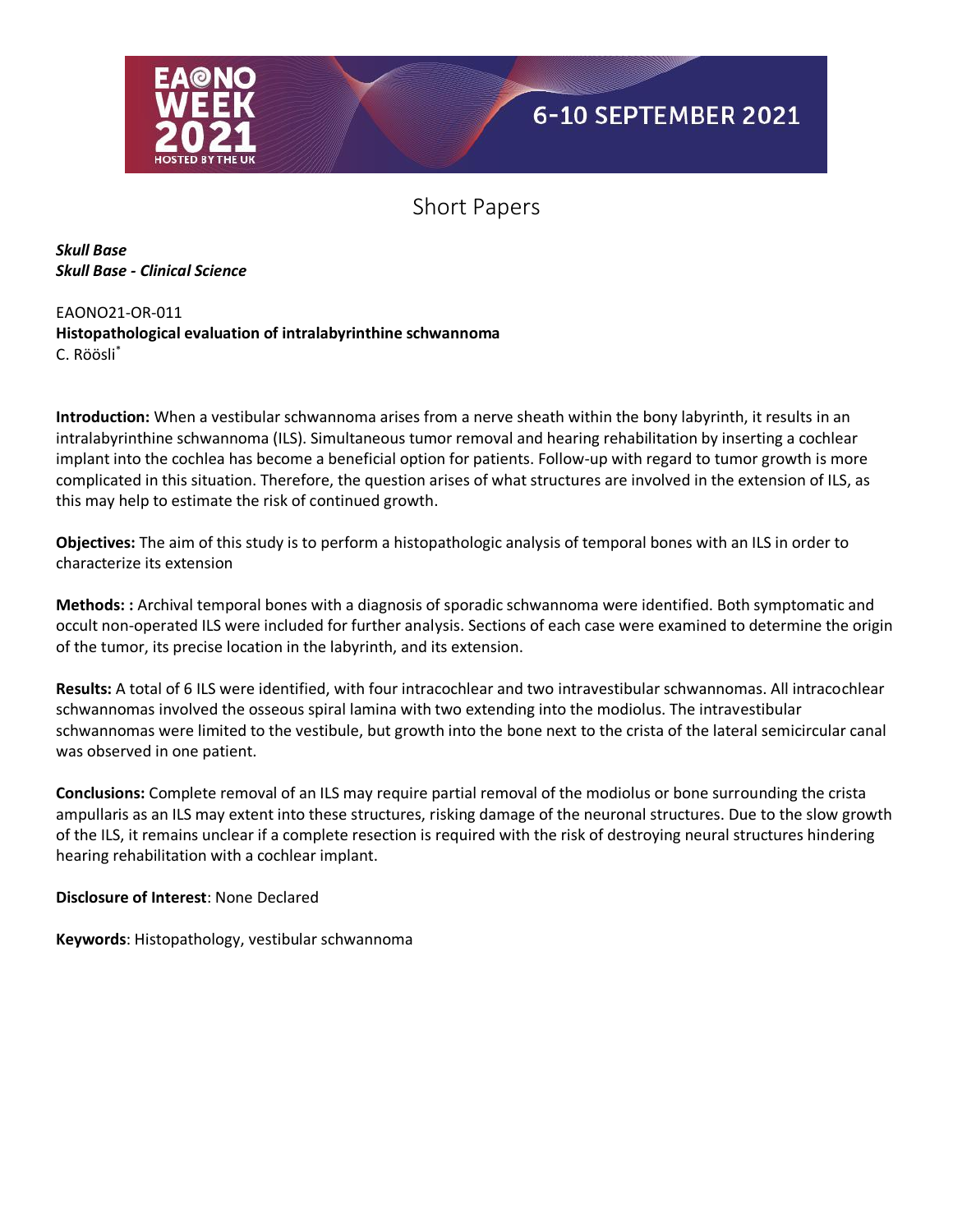

*Otology Otology - Clinical Science*

#### EAONO21-OR-012 **Round Window Membrane Obstructions and their Possible Effect on Intratympanic Therapy**

C. Xie  $11^*$ , R. Obholzer  $1$ , H. Powell  $1$ , D. Jiang  $1$ <sup>1</sup>The Hearing Implant Centre, Guy's and St Thomas's Hospital, London, United Kingdom

**Introduction:** Recent advances in the understanding of aetiologies of inner ear dysfunction has enabled the identification of molecular pathways, enabling the identification of therapeutic agents targeting the inner ear1. However, the unique location of the inner ear poses delivery challenges due to its protected position within the otic capsule and its epithelial barriers. The intratympanic approach of drug delivery has gained popularity, bypassing the blood-perilymph barrier and toxicity and side effects associated with systemic administration1-3. A variety of intratympanic delivery strategies exist, ranging from tympanic membrane injections to implantable pump systems. However multiple factors affect drug distribution within the perilymph compartment including molecular size, liposolubility and the presence of round window membrane (RWM) obstructions4-7.

**Objectives:** The objective was to study the presence of RWM obstructions and to quantify their prevalence in a prospective study.

**Methods:** A prospective case study of patients receiving Otological surgery was carried out. Inclusion criteria were patients receiving surgery in whom the RWM could be adequately visualised either through a microscope or endoscope. Exclusion criteria were patients in whom an accurate assessment of the RW niche or membrane could not be made due to inadequate exposure or view. A literature review on the topic was conducted.



**Results:** Sixty-five (61.9%) out of 105 ears had an obstructed RWM, the majority of which were extraneous RWMs or fibrous tissue.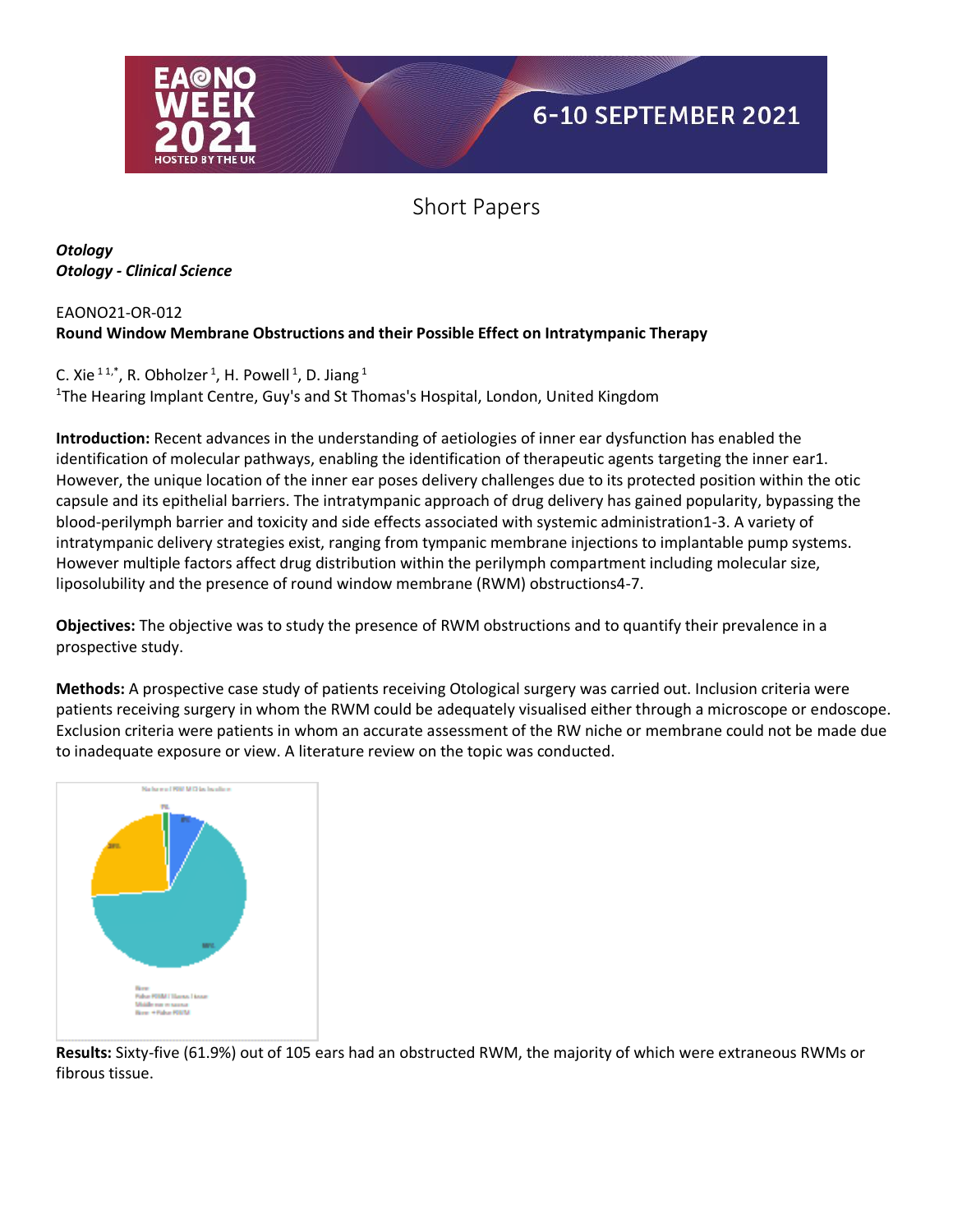

# Short Papers

**Conclusions:** Studies on RWM obstructions are limited. As far as the authors are aware, this is the third and largest intraoperative clinical study in the literature. Silverstein et al8 conducted a retrospective chart review on 41 patients undergoing laser- assisted tympanostomy and middle ear endoscopy. They found 12 out of the 41 cases to have complete RWM obstructions with 7 having partial obstructions and 5 having complete obstructions, which gives a rate of 29% obstructed. Plontke et al9 assessed RWM obstructions and removed them as part of their study on the surgical technique microcatheter implantation for drug delivery to the inner ear. They found the presence of extraneous RWM or fibrous plugs in 5 out of 25 cases (20%). Lastly, the most referenced study on RWM obstructions is a temporal bone study by Alzamil and Linthicum10 conducted in the House Ear Institute temporal bone laboratory. Out of 202 temporal bones, they found a RWM obstruction rate of 33%. Our study has a much different RWM obstruction rate compared to these aforementioned studies. One reason may be the higher proportion of paediatric patients in our cohort. This is the largest in vivo study on RWM obstructions. One reason for the individual variation in the therapeutic success of intratympanic drugs becomes evident when examining the RW niche. The passage of molecules can be hindered by the presence of an additional physical barrier, which we have found to occur in 61.9% of ears.

**References:** 1. Anderson, C, Xie, C, Su, M, Garcia, M, Blackshaw, H, Schilder, A. Local Delivery of Therapeutics to the Inner Ear: The State of the Science. Frontiers in Cellular Neuroscience. 2019; 13:418. 2. Plontke, S. K., Glien, A., Rahne, T., Mäder, K., and Salt, A. N. Controlled release dexamethasone implants in the round window niche for salvage treatment of idiopathic sudden sensorineural hearing loss. Otol. Neurotol. 2014; 35, 1168–1171. 3. Salt, A. N., and Plontke, S. K. Pharmacokinetic principles in the inner ear: influence ofdrug properties on intratympanic applications. Hear. Res. 2018; 368, 28–40. 4. Banerjee A, Parnes LS. The biology of intratympanic drug administration and pharmacodynamics of round window drug absorption. Otolaryngol Clin North Am.2004;37(5):1035-1051. 5. Chelikh L, Teixeira M, Martin C, Sterkers O, Ferrary E, Couloigner V. High variability of perilymphatic entry of neutral molecules through the round window. Acta Otolaryngol. 2003; 123(2), pp. 199–202. 6. Goycoolea M, Muchow D, Schachern P. Experimental studies on round window structure: function and permeability. Laryngoscope . 1988; 98(6 Pt 2 Suppl 44), pp.1–20 7. Goycoolea M, Lundman L. Round window membrane. Structure function and permeability: a review. Microsc Res Tech. 1997; 36(3), pp.201–11 8. Silverstein H, Rowan PT, Olds MJ, Rosenberg SI. Inner ear perfusion and the role of round window patency. Am J Otol. 1997;18(5):586-589. 9. Plontke SK, Zimmermann R, Zenner H-P, Lowenheim H. Technical note on microcatheter implantation for local inner ear drug delivery: surgical technique and safety aspects. Otol Neurotol. 2006; 27(7):912-917. 10. Alzamil KS, Linthicum FH. Extraneous round window membranes and plugs: Possible effect on intratympanic therapy. Ann Otol Rhinol Laryngol. 2000;109(1):30-32. Disclosure of Interest: None Declared Keywords: round window anatomy

#### **Disclosure of Interest**: None Declared

**Keywords**: round window anatomy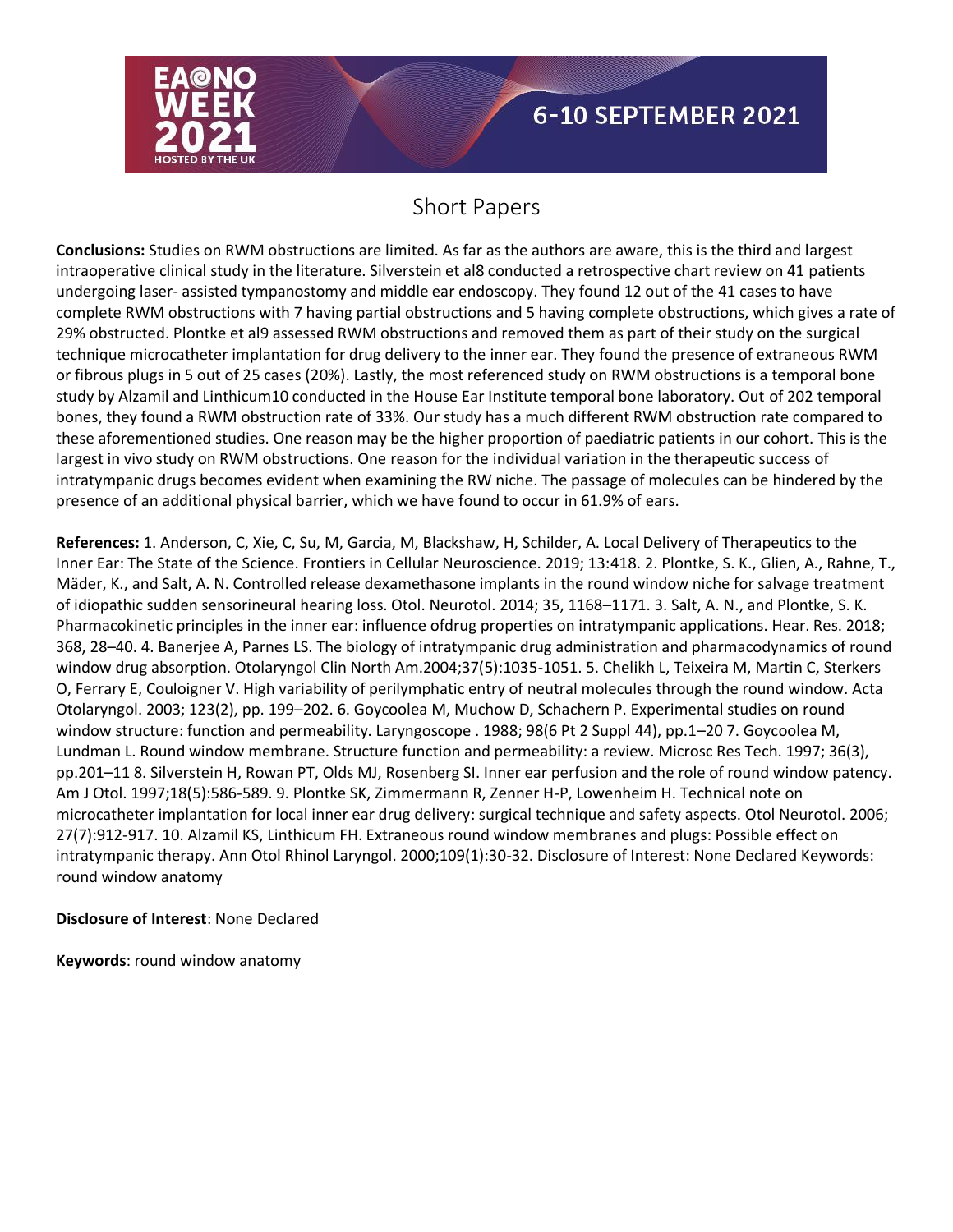

*Otology Otology - Clinical Science*

#### EAONO21-OR-013 **Oto-endoscopy as a means to identify cholesteatoma remnants during cholesteatoma surgery.**

N. Verhaert  $12^*$ , F. Couvreur <sup>1</sup>, A. Willaert <sup>1</sup>, E. Loos <sup>1</sup>, C. Desloovere  $12$ <sup>1</sup>Otorhinolaryngology, Head and Neck Surgery, UZ Leuven, <sup>2</sup>ExpORL, Neurosciences, KU Leuven, Leuven, Belgium

**Introduction:** Cholesteatomu surgery is very challenging, certainly with respect the retrotympanum.

**Objectives:** In this retrospective study, we aim to evaluate oto-endoscopy as a means of identifying cholesteatoma remnants after surgical excision of cholesteatomas under otomicroscopy, and the subsequent incidence of the development of residual cholesteatomas over the period of clinical follow-up.

**Methods:** Retrospective analysis of consecutively treated patients in the academic centre of the University Hospitals of Leuven, Belgium. The Supervisory Committee on Medical ethics of Leuven University has acknowledged this retrospective study as scientifically relevant and in line with prevailing ethical standards, as confined in the declaration of Helsinki (MP017279).

Between January 2012 and December 2020, 94 patients (58 male, 36 females, with a mean age of 29) were selected from our database by retrospective charge review. They were either operated for primary acquired cholesteatoma, recurrent acquired cholesteatoma or retracted tympanic membrane. All were operated using a canal wall up tympanoplasty (CWU) or an exclusively transcanal technique under the otomicroscope, with subsequent oto-endoscopic control for cholesteatoma remnants after apparent total removal of cholesteatoma. No hybrid, fully endoscopic nor fully microscopic cases were included. Furthermore, we evaluated the subsequent incidence of residual cholesteatomas over the period of clinical and MRI follow-up. Data were collected using medical records. Statistical analysis was performed using SPSS.

**Results:** Upon endoscopic evaluation after apparent total removal of cholesteatoma under the otomicroscope, we encountered intraoperative cholesteatoma remnants in 26 patients (27,66%). In 10 cases these remnants were seen in the antrum during an upfront exclusively transcanal approach, which necessitated an additional mastoidectomy and a conversion to a canal wall up mastotympanoplasty. The sinus tympani was the second most common site to find intraoperative remnants (n=8).

During the postoperative period of clinical and MRI follow-up, in 11 patients (11,70%) residual cholesteatoma was still detected. Of these patients 7 had a negative endoscopic control after otomicroscopic removal of cholesteatoma, and 4 had a positive endoscopic control. Further statistical analyses are ongoing.

**Conclusions:** Oto-endoscopy can be seen as a means to identify cholesteatoma remnants after otomicroscopic cholesteatoma surgery. Adding the oto-endoscope in cholesteatoma surgery during a canal wall up tympanoplasty (CWU) or an exclusively transcanal approach reduces the rate of postoperative residual cholesteatoma to the range seen after canal wall down tympanoplasty. Recently, full endoscopic and hybrid techniques have been adopted.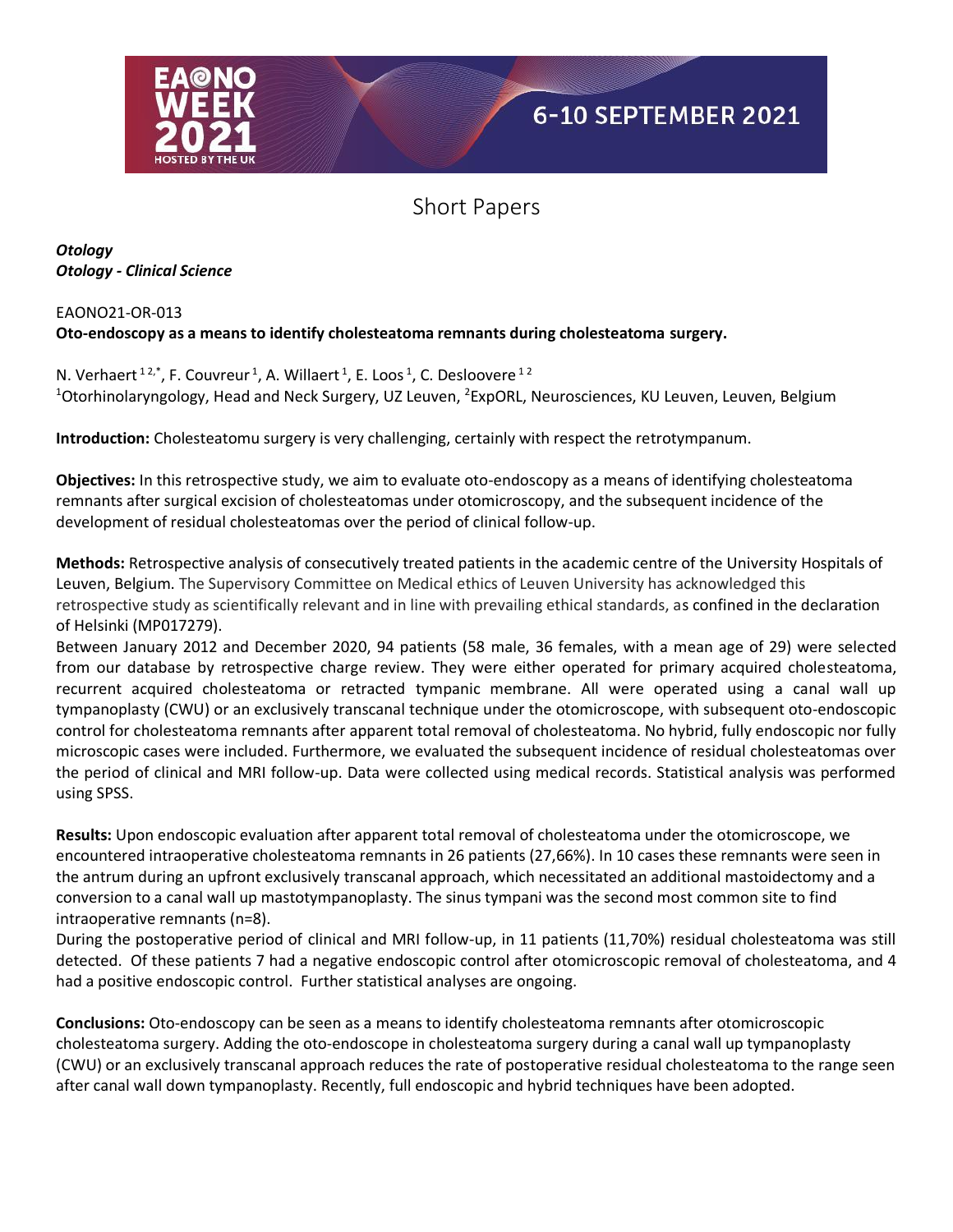

**Disclosure of Interest**: N. Verhaert Conflict with: Research Foundation Flanders, Belgium, F. Couvreur: None Declared, A. Willaert: None Declared, E. Loos: None Declared, C. Desloovere: None Declared

**Keywords**: Cholesteatoma, oto-endoscopy, surgical technique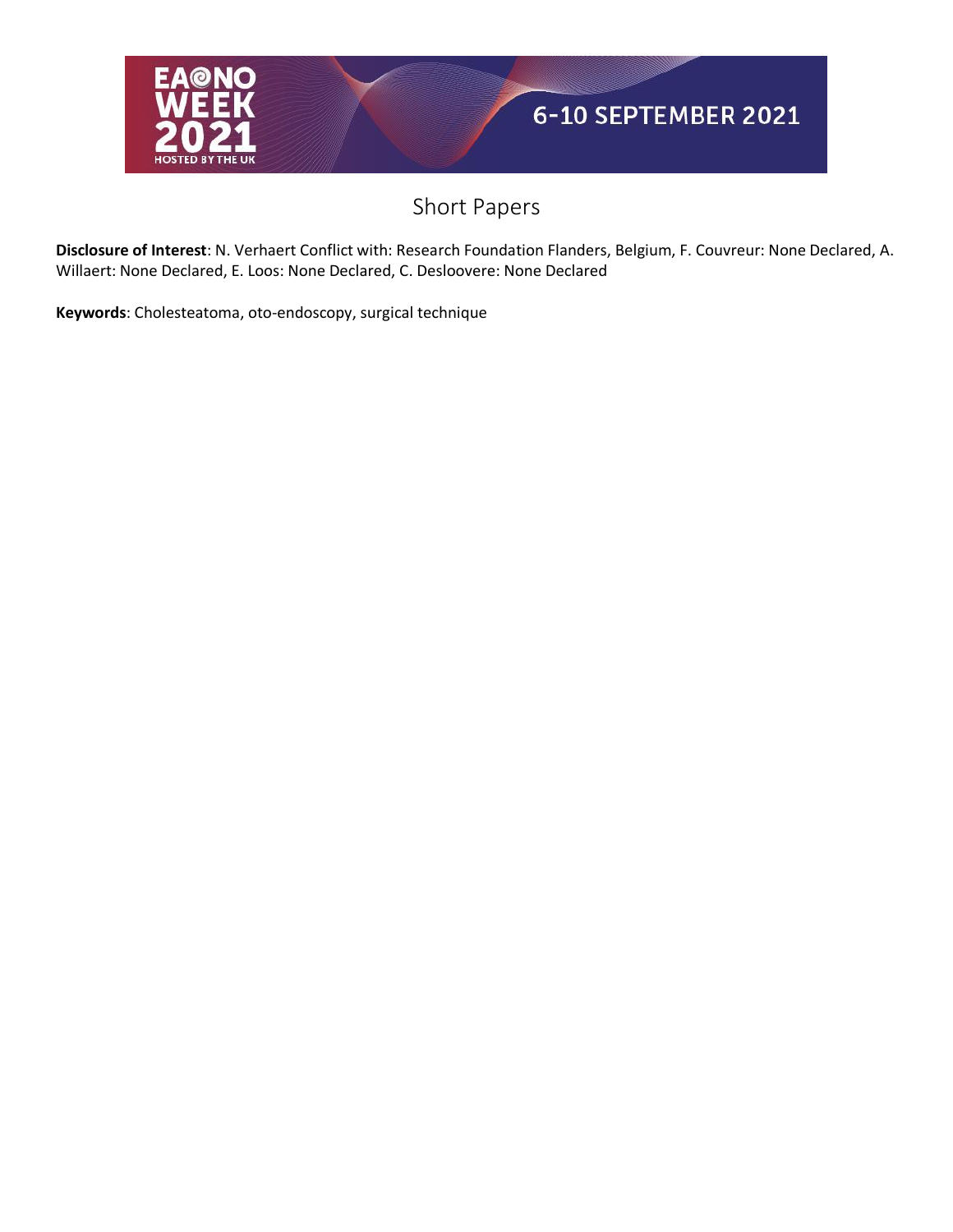

*Neuro Otology Neuro Otology - Clinical Science*

#### EAONO21-OR-014 **Functional ear symptoms referred to otology clinic: a new experience-driven clinical model**

D. Scholfield  $1^*$ , D. Chandrasekharan  $1^$ , N. Patel  $1$ <sup>1</sup>ENT Department, Whipps Cross University Hospital, Barts Health NHS Trust, London, United Kingdom

**Introduction:** Functional otological symptoms include tinnitus, imbalance, otalgia and aural fullness in the absence of active ear disease. They occur due to complex changes in neurocircuitry involving limbic and sensory systems. The burden of functional disorders on otology clinic is yet to be quantified.

**Objectives:** To review the incidence and comorbidity of functional ear symptoms in new referrals to an adult otology clinic and present a clinical model based on neuroscientific concepts.

**Methods:** 1000 consecutive new referrals to adult otology clinic were retrospectively reviewed. In addition to primary diagnosis, functional ear symptoms were reviewed for incidence, age, sex, and underlying comorbidity.

**Results:** Functional disorder was the primary diagnosis in 346 patients (34.6%), occurring more commonly in females (60%). Of 346 patients, functional ear symptoms included tinnitus (69.1%), imbalance (23.7%), otalgia (22.8%), and aural fullness (19.1%), with more than one symptom occurring in 25.4%. Underlying conditions included sensorineural hearing loss (39%), emotional stress (30%), chronic illness (22%), chronic pain disorder (16%), anxiety and depression (8.7%), surgery (6.4%), noise induced hearing loss (4.6%), trauma (4.3%), migraine (3.2%), and fibromyalgia (2.3%).

**Conclusions:** Functional disorders commonly present to otology clinic (34.6% referrals), often in the presence of emotional stress or chronic illness. The brain has evolved for survival. Experiences adapt brain circuit activity based on development, adverse events, chronic illness, fear learning and memory, and emotional state. Stress sensitivity, aberrant salience, thalamocortical dysrhythmia, frontostriatal system impairment, central sensitisation, prediction error and somatosensory amplification are well documented concepts in a diverse range of functional disorders. We present a brain-centred clinical model for functional ear symptoms based on these concepts and our clinical experience. A basic understanding of these principles will significantly aid the otologist, neurotologist and other clinicians in managing patients with functional ear symptoms.

**Disclosure of Interest**: None Declared

**Keywords**: Functional, tinnitus, Vertigo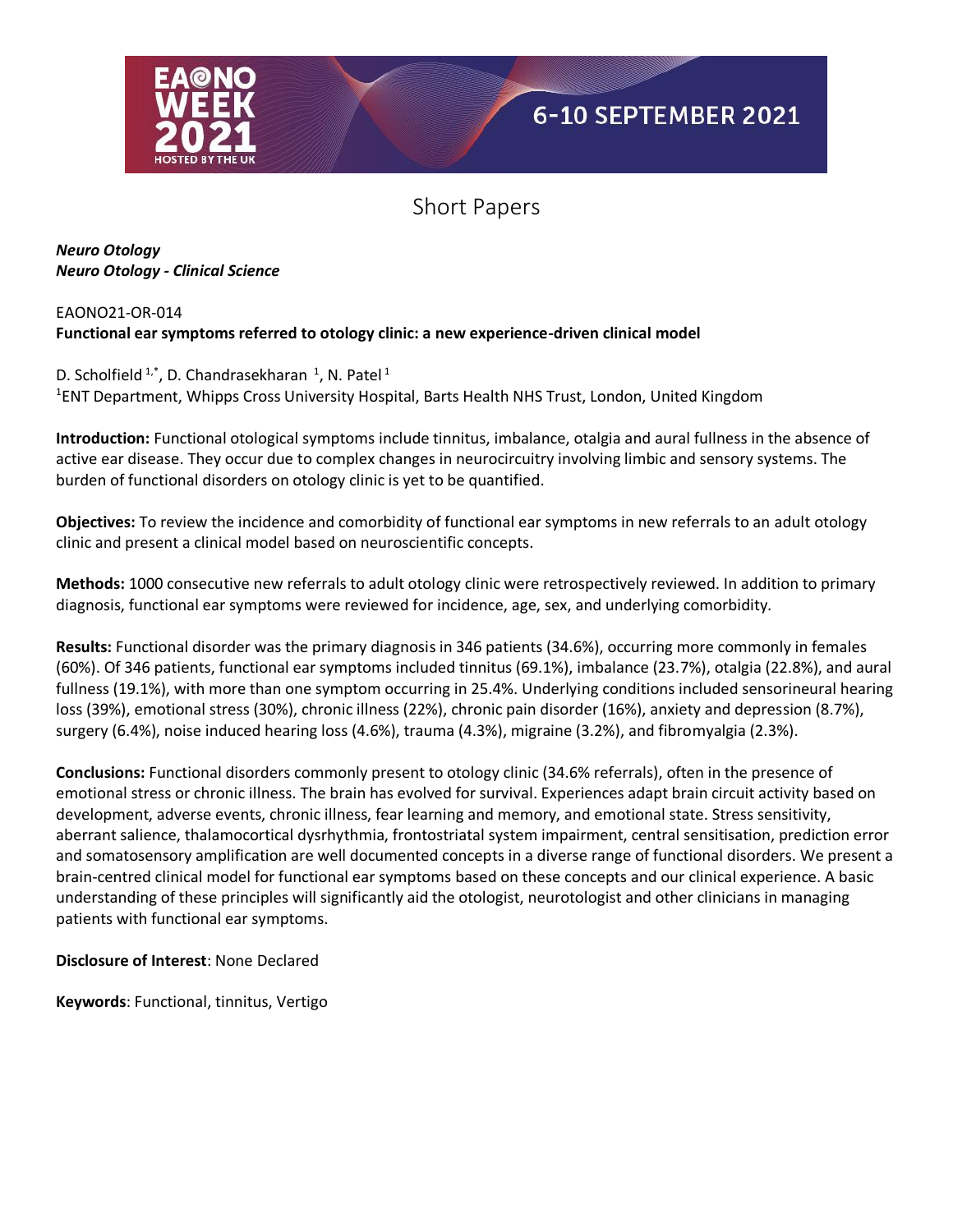

*Otology Otology – Clinical*

#### *Winner of the EAONO Week 2021 Sponsor Abstract Award for his Oral Presentation*

#### EAONO21-OR-015

**Impact of hearing disability and ear discharge on quality-of-life in patients with chronic otitis media: data from the multinational collaborative COMQ-12 study**

J. Phillips<sup>1</sup>, B. Tailor<sup>1,\*</sup>, I. Nunney<sup>2</sup>, M. Yung<sup>3</sup> and Multinational Collaborative COMQ-12 Study Group [John Phillips, Matthew Yung, Can Doruk, Hakan Kara, Taehoon Kong, Nicola Quaranta, Augusto Peñaranda, Daniele Bernardeschi, Chunfu Dai, Romain Kania, Françoise Denoyelle, Tetsuya Tono]

<sup>1</sup>Department of Otolaryngology, Norfolk and Norwich University Hospital, <sup>2</sup>Norwich Clinical Trials Unit, Norwich Medical School, University of East Anglia, Norwich, <sup>3</sup>Department of Otolaryngology, Ipswich Hospital, East Suffolk and North Essex Foundation Trust, Ipswich, United Kingdom

**Introduction:** Chronic otitis media (COM) is a leading cause of acquired hearing impairment, particularly in the first five years of life and in developing countries, with an estimated global incidence of 4.76%. There are several disease-specific instruments used to assess patient health-related quality-of-life (HRQoL), capturing the overall burden of disease.

**Objectives:** This study aimed to assess how two disease-related factors, hearing disability and ear discharge, affect HRQoL in patients with COM.

**Study Design:** Multinational prospective cohort study.

**Setting:** Nine otology referral centers in eight countries

**Patients:** Adult patients suffering from COM.

**Main Outcome Measure(s):** Hearing disability and ear discharge was assessed by audiometry (DHSS formula) and otoscopy, respectively. Participants completed a native version of the Chronic Otitis Media Questionnaire-12 (COMQ-12). We determined how the two disease-related factors affect HRQoL by performing two separate analyses: (1) using a 6-item score combining responses to COMQ-12 items independent of hearing loss and ear discharge, and (2) using item 12 alone as a proxy for global HRQoL.

**Results:** This study included 478 participants suffering from COM. There was a significant association between HRQoL and hearing disability in the adjusted analysis. For every unit increase in the DHSS average hearing threshold, (1) there was an increase of 0.06 (95% CI [0.007, 0.121], *p*=0.0282) in the 6-item score, and (2) the adjusted odds of having a higher item 12 score was 1.03 (95% CI [1.01, 1.04], *p*=0.0004). There was no association between the presence of ear discharge and HRQoL in both COMQ-12 score analyses.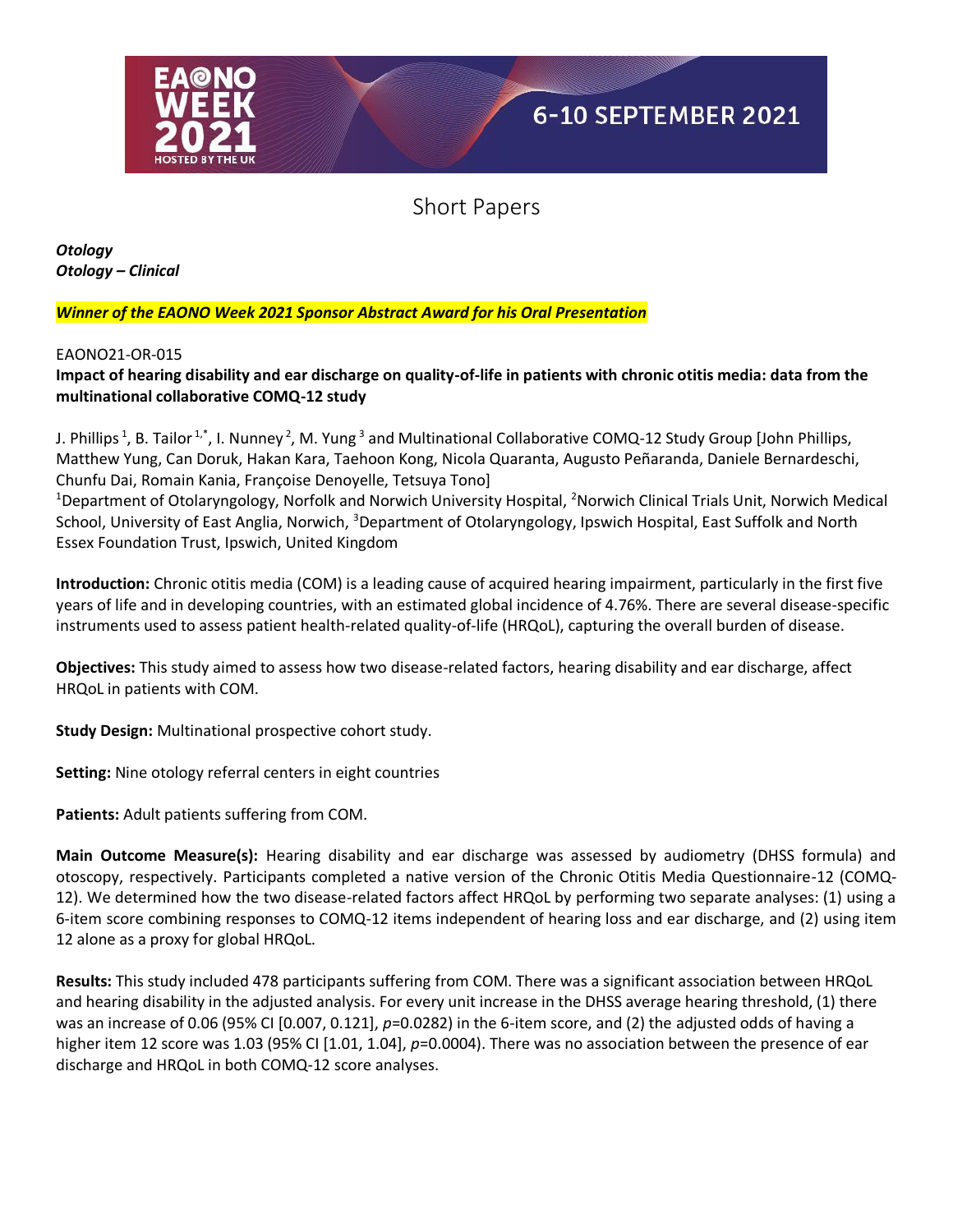

**Conclusions:** Knowledge of disease-related factors that influence HRQoL will aid interpretation of patient-reported measures for COM. Patients with a greater degree of hearing impairment appear to have poorer HRQoL, which is not exacerbated by the presence of ear discharge. The magnitude of post-operative hearing improvement rather than the attainment of a dry ear may be a better indicator of surgical success from the patient's perspective.

**Disclosure of Interest**: None Declared

**Keywords**: Otitis Media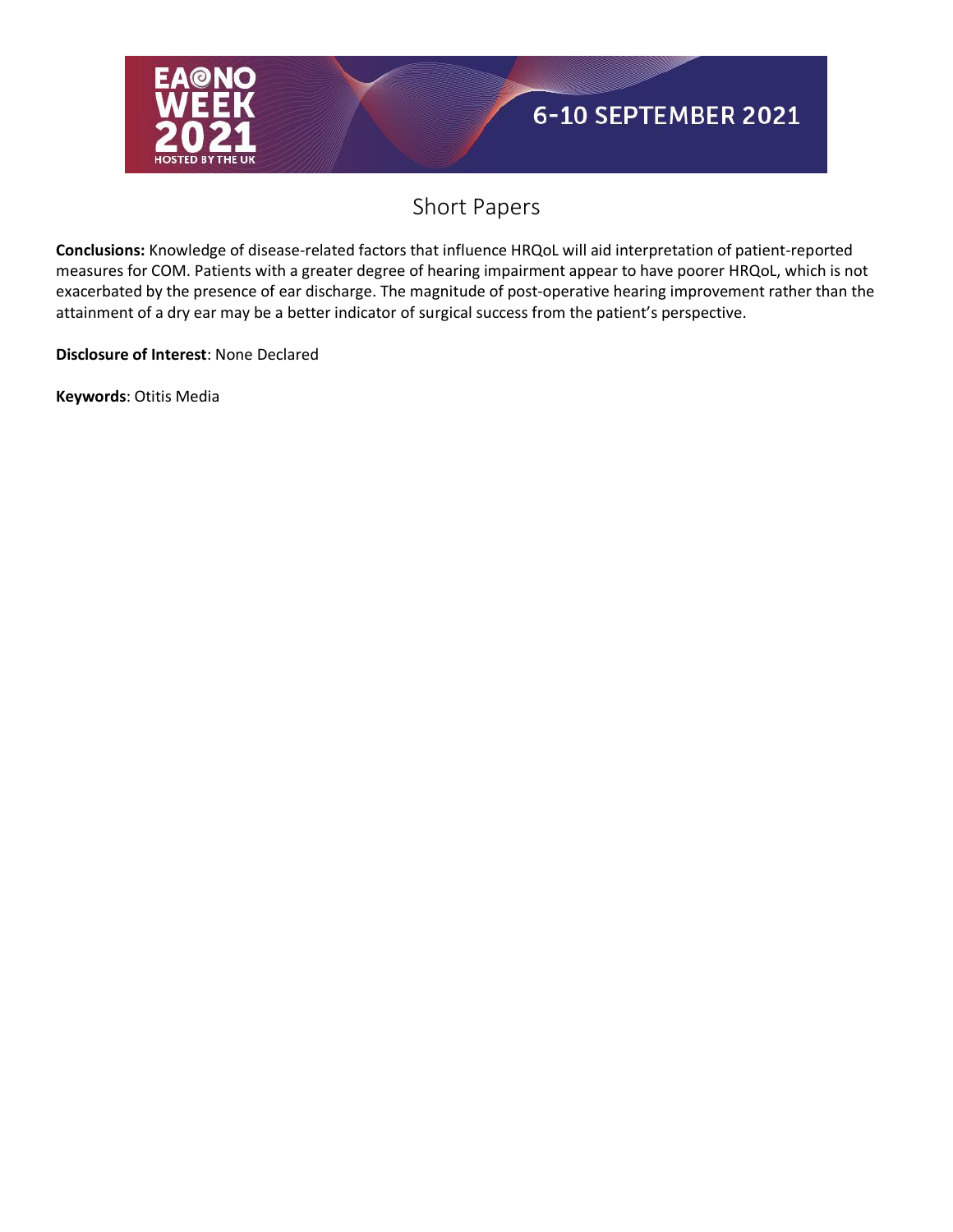

## Short Papers

*Otology Otology – Clinical*

EAONO21-OR-016

#### **A Retrospective Analysis and Comparison of the STAM and STAMCO Classification and EAONO/JOS Cholesteatoma Staging System in Predicting Surgical Treatment Outcomes of Middle Ear Cholesteatoma**

H. van der Toom  $1^*$ , M. van der Schroeff  $^1$ , J. Janssen  $^1$ , A. Westzaan  $^1$ , R. J. Pauw  $^1$ <sup>1</sup>Department of Otorhinolaryngology and Head and Neck Surgery, Erasmus Medical Center, Rotterdam, Netherlands

**Introduction:** To uniformly report the extension of cholesteatoma, to inform patients on prognosis, and to compare results of surgery, there is a great need for a cholesteatoma classification system. In 2017, the European Academy of Otology and Neurotology (EAONO) and the Japan Otological Society (JOS) published the joint consensus statements on the definitions, classification, and staging of middle ear cholesteatoma. In this statement, the STAM classification and a subsequent EAONO/JOS staging system were proposed. In the STAM classification, the middle ear and mastoid region are divided into four sites to simplify the description of the cholesteatoma extension. Merkus et al. adjusted the STAM classification by further defining the anatomical borders of those sites and by including the complications caused by the cholesteatoma (C) and perioperative ossicular chain status (O), resulting in the STAMCO classification. The classifications aim to facilitate an accurate comparison of outcome in cholesteatoma surgery and could also have a prognostic value for predicting recurrent and residual disease. Furthermore, these instruments may be potential predictors in postoperative hearing.

**Objectives:** The primary aim of this study is to evaluate and compare the STAM classification, STAMCO classification, and EAONO/JOS staging system as predictors for recurrent and residual cholesteatoma after primary surgery for cholesteatoma in a clinical setting using data from a tertiary referral center. Secondary, we aim to evaluate the predictive value of the classifications and staging system for postoperative hearing.

**Methods:** Two hundred thirty-one patients who underwent canal wall up (CWU) or canal wall down (CWD) surgery without obliteration for primary cholesteatoma between 2003 and 2013 were included and retrospectively classified and staged according to the STAM classification, STAMCO classification, and EAONO/JOS staging system. Data on cholesteatoma recidivism rates and postoperative hearing were collected. The predictive value of the three instruments for recurrent and residual cholesteatoma was compared by using receiver operating characteristic curves.

#### **Table:**

**Results:** For predicting recurrent cholesteatoma, the STAMCO classification was significantly superior compared to the other two instruments. For predicting residual cholesteatoma, the STAMCO classification was superior to the EANO/JOS Staging system.

When analyzing for postoperative hearing in the CWU group, an increasing extension of cholesteatoma according to all three classification was associated with a larger post-operative air-bone gap.

**Conclusions:** Based on our study, the STAMCO classification represents the best available predictor for recurrent cholesteatoma and holds most promise for predicting residual cholesteatoma. Extension of cholesteatoma seems to be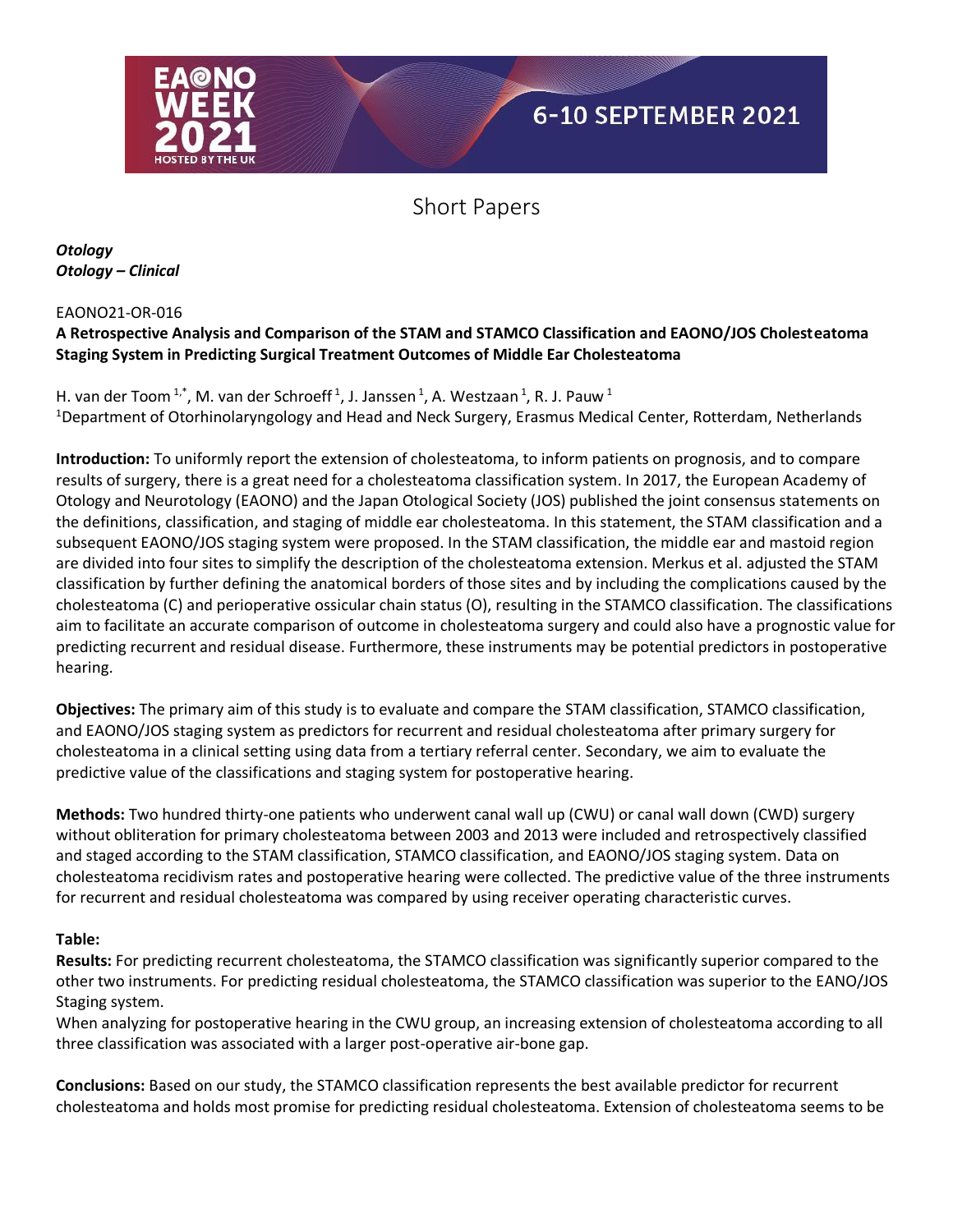

linked to postoperative hearing and thus the classifications and staging systems may be able to predict postoperative hearing. More studies are needed to assess the validation of these classifications.

**Disclosure of Interest**: None Declared

**Keywords**: Cholesteatoma, recurrence, CT-scan, MRI, second-look, pediatric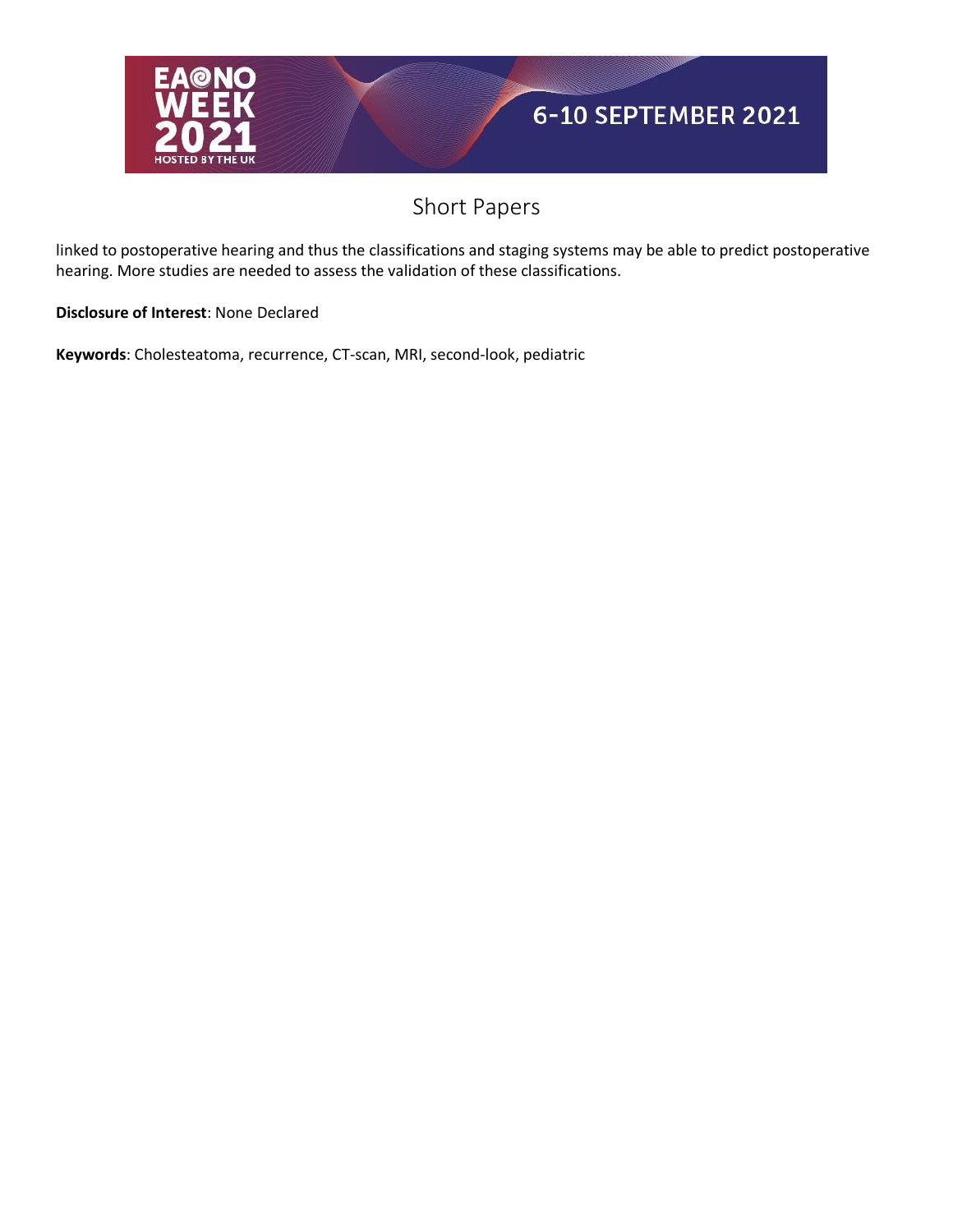

### Short Papers

*Otology Otology – Clinical*

#### EAONO21-OR-017

#### **Betahistine prescribing practices in England - an analysis of prescribing and national spending pre and post BEMED Trial**

#### L. Sutton  $1^*$ , R. Ghedia <sup>2</sup>, J. Harcourt  $1$

<sup>1</sup>ENT Department, Charing Cross Hospital, Imperial College Healthcare NHS Trust, <sup>2</sup>ENT Department, Royal London Hospital, Barts Health NHS Trust, London, United Kingdom

**Introduction:** Meniere's disease is a vestibular disorder characterised by fluctuating sensorineural hearing loss, aural fullness, tinnitus and episodic vertigo. Betahistine is a strong H3 antagonist and weak H1 agonist licenced for Meniere's disease-like symptom complexes. It is relatively inexpensive and well tolerated. The 2016 BEMED trial was a multicentre, double-blind, randomised, placebo controlled, three arm, parallel group phase III dose defining superiority trial conducted in 14 German centres which concluded that long term prophylactic treatment with betahistine does not change the time course of vertigo episodes related to Meniere's disease compared with placebo.

**Objectives:** To establish prescribing practices of clinicians in England related to betahistine and to assess if there has been any change in prescribing practices since the publication of the results of the 2016 BEMED trial.

**Methods:** We accessed the English Prescribing Dataset which is published by NHS Business Services Authority. The data relates to all prescriptions issued in England and dispensed in England, Wales, Scotland, Guernsey, Alderney, Jersey and the Isle of Man. Data excluded included all prescriptions issued and dispensed in prisons, hospitals and private prescriptions.

The data was searched from Jan 2014 to Feb 2021 using the "BNF\_CHEMICAL\_SUBSTANCE" code 0406000B0 to include all prescriptions of betahistine 16mg, betahistine 8mg, *Serc* 16mg, *Serc* 8mg and betahistine 8mg/5ml oral suspension. Each tablet or bottle of solution was counted as a single unit.

Data captured included total quantity prescribed, net ingredient cost, actual cost as well as the region and primary care organisation.

Data was compared pre and post the publication of the BEMED trial (January 2016).

We also undertook a survey of UK otolaryngologists via ENT UK to ascertain whether there was widespread awareness of the results of the BEMED trial and to gain insight into specialist prescribing practices.

**Results:** The average monthly prescribing of betahistine from January 2014 to February 2016 was 11,294,848 units. (range = 10,280,942 - 12,276,423). The average monthly prescribing of betahistine from February 2016 to February 2021 was 11,081,123 units (range = 10,056,516 - 11,915,707). The average monthly actual cost of betahistine from January 2014 to February 2016 was £279,264.82 (range = £194,389 - 363,399). The average monthly actual cost of betahistine from February 2016 to February 2021 was £428,846.22 (range = £182,997 - £1,228,901). We received responses to the survey from 42 otolaryngologists. All treated patients with Meniere's disease and 62% were an Otology/ Neurotology specialist. Only 45% were aware of the BEMED trial and 90% prescribed betahistine for

Meniere's disease.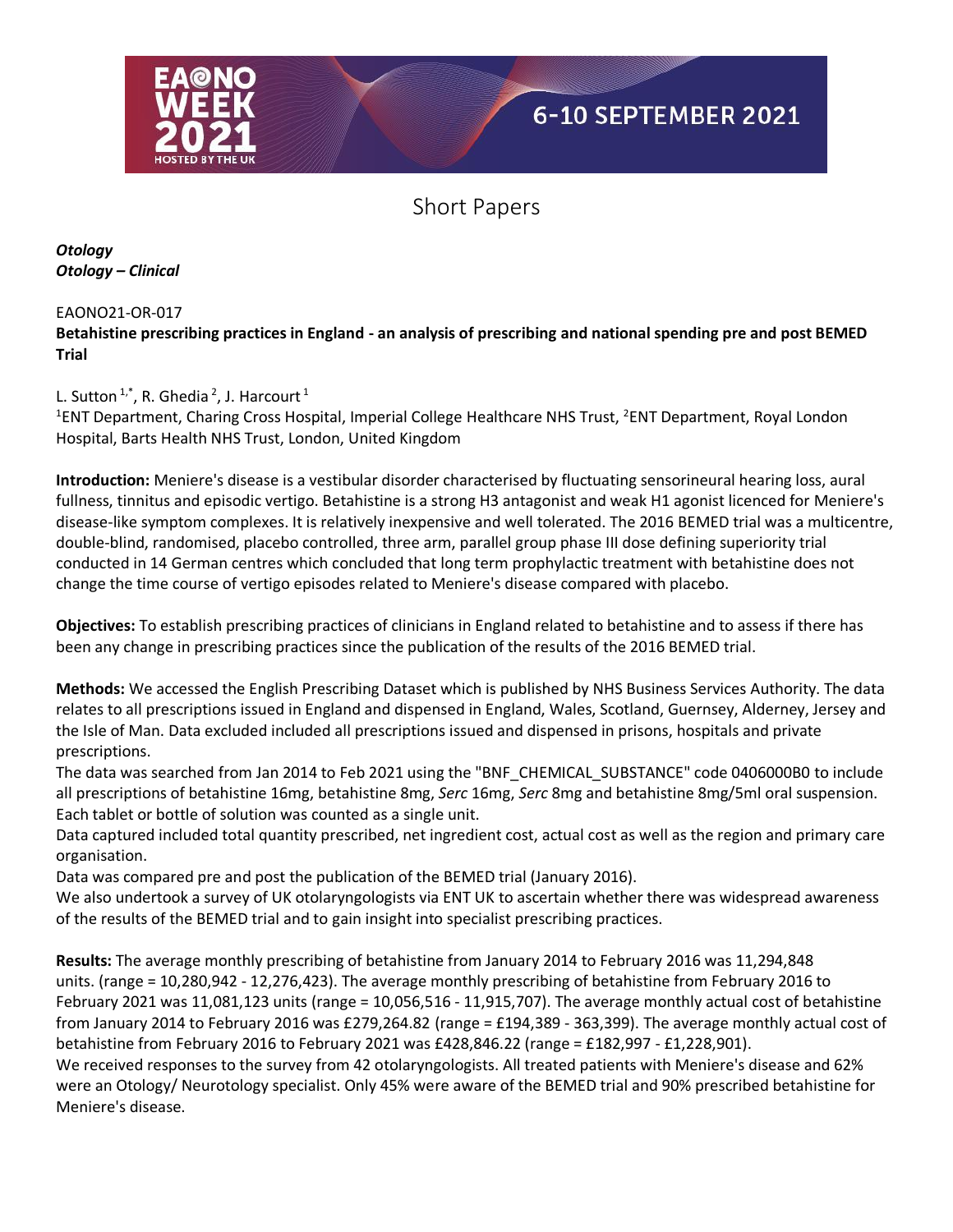

**Conclusions:** There has been no significant decrease in the prescribing of betahistine since the publication of the BEMED trial and there has been an increase in the actual monthly cost of the drug. In the current economic healthcare climate, we as clinicians must use the best evidence available to inform our prescribing practice and therefore provide the best care both for our individual patients but also the population as a whole.

**Disclosure of Interest**: None Declared

**Keywords**: dizziness, Pharmacotherapy, tinnitus, Vertigo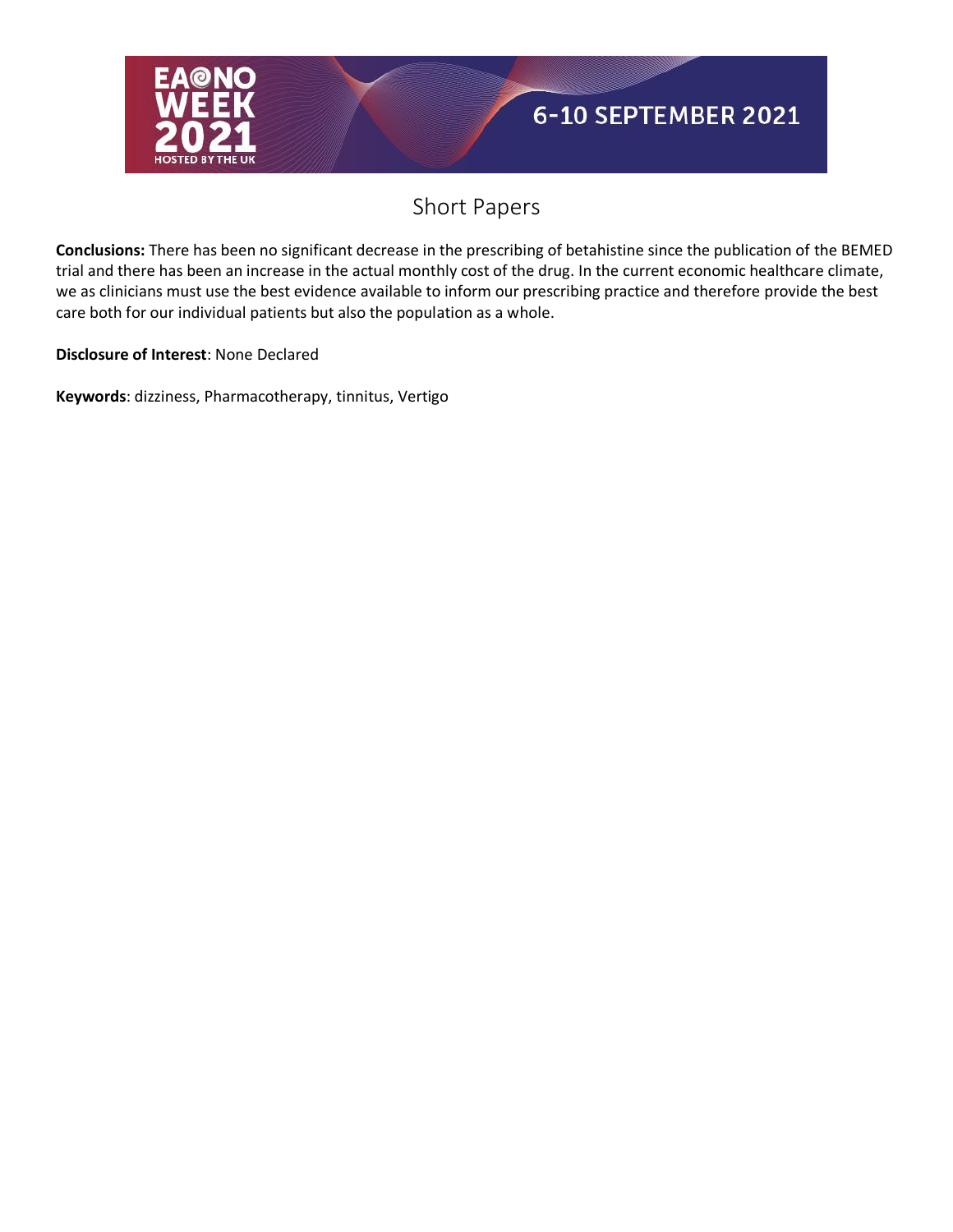

#### *Neuro Otology Neuro Otology – Clinical*

#### EAONO21-OR-018 **Evaluation of Efferent Auditory System in Patients with Multiple Sclerosis**

M. S. Bozhoyuk $^{1,*}$ , E. Ocak $^1$ , S. Kutlu $^2$ , Z. Ozaydin Aksun $^3$ , S. Tokgoz Yilmaz $^2$ , I. Yorulmaz $^1$  $1$ Otolaryngology, Head and Neck Surgery, Ankara University Faculty of Medicine,  $2$ Audiology, Ankara University Faculty of Health Sciences, <sup>3</sup>Neurology, Ankara University Faculty of Medicine, Ankara, Turkey

**Introduction:** Auditory abnormalities can be observed in multiple sclerosis (MS) (1, 2). Afferent auditory abnormalities are well defined in MS, however there is little information about efferent auditory abnormalities in these patients (3-7).

**Objectives:** This study aims to evaluate the efferent auditory system by medial olivocochlear (MOC) reflex on patients with MS.

**Methods:** Fifty three participants with normal hearing (23 participants in control group and 30 in MS group). MS patients were divided in two groups as "patients without definable brainstem lesion (Group 1, n=15)" and "patients with definable brainstem lesion (Group 2, n=15)". All participants had been evaluated with pure tone audiometry, tympanometric measurement, acoustic reflex test and transient evoked otoacoustic emissions (TEOAE). MOC pathway was evaluated with contralateral supression of TEAOAE (8-10). Firstly MS patients and control group's findings were compared. Afterwards another comparison was performed for MS patients with and without brainstem lesion. A p value < 0.05 was considered as statistically significant.

**Results:** There was no statistically significant difference between pure tone thresholds of the three groups (p>0,05). TEOAE signal to noise ratio (SNR) amplitudes in right ear for 2000 and 2800 Hz were found to be higher on control group than Group 2 (p<0.05). In the left ear, SNR amplitudes with 4000 Hz in Group 1 and control group were higher than group 2 (p<0.05). There were no statistically significant difference found among three groups for MOC reflex positivity ratio in both ears (p>0.05). Mean suppresion values on the control groups of left side found to be higher than group 2 left ears (p<0.05).

**Conclusions:** MS plaques may locate around brainstem and can affect the medial olivocochlear (MOC) pathway (6, 11). Our results demonstrate TEOAE SNR amplitude reduction in MS patients with brainstem involvement. Even though there is no MOC reflex positivity ratio significant difference found between groups, control group suppression level on left found to be superior to group 2. In MS patients, due to the brainstem involvement, TEAOE SNR amplitudes and suppresion levels may decrease (6, 11). This research may be a baseline for further studies in MS patients, which can be a possible prognostic factor for brainstem involvement.

#### **References:**

1. Di Mauro R, Di Girolamo S, Ralli M, de Vincentiis M, Mercuri N, Albanese M. Subclinical cochlear dysfunction in newly diagnosed relapsing-remitting multiple sclerosis. Multiple sclerosis and related disorders. 2019;33:55-60.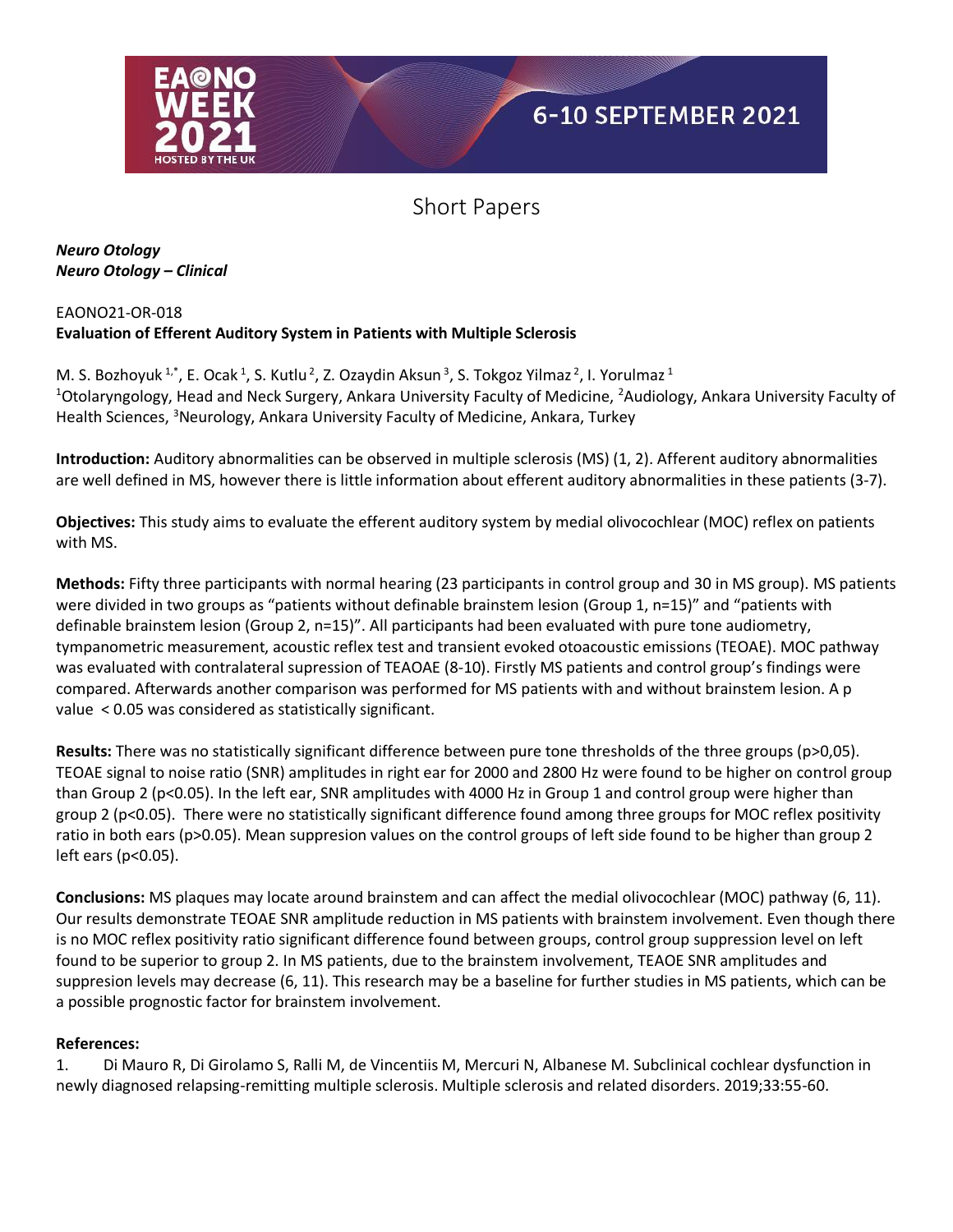

2. Daugherty WT, Lederman RJ, Nodar RH, Conomy JP. Hearing loss in multiple sclerosis. Archives of neurology. 1983;40(1):33-5.

3. Hellmann M, Steiner I, Mosberg‐Galili R. Sudden sensorineural hearing loss in multiple sclerosis: clinical course and possible pathogenesis. Acta Neurologica Scandinavica. 2011;124(4):245-9.

4. Ralli M, D'Aguanno V, Di Stadio A, De Virgilio A, Croce A, Longo L, et al. Audiovestibular symptoms in systemic autoimmune diseases. Journal of immunology research. 2018;2018.

5. Paludetti G, Ottaviani F, Gallai V, Tassoni A, Maurizi M. Auditory brainstem responses (ABR) in multiple sclerosis. Scandinavian audiology. 1985;14(1):27-34.

6. Coelho A, Ceranic B, Prasher D, Miller DH, Luxon LM. Auditory efferent function is affected in multiple sclerosis. Ear and hearing. 2007;28(5):593-604.

7. Bacon JH, Kister I, Bacon TE, Pasternak E, Strauchler Y, Herbert J. Sound lateralization test distinguishes unimpaired MS patients from healthy controls. Multiple sclerosis international. 2014;2014.

8. Collet L, Kemp DT, Veuillet E, Duclaux R, Moulin A, Morgon A. Effect of contralateral auditory stimuli on active cochlear micro-mechanical properties in human subjects. Hearing research. 1990;43(2-3):251-61.

9. Ryan S, Kemp D, Hinchcliffe R. The influence of contralateral acoustic stimulation on click-evoked otoacoustic emissions in humans. British journal of audiology. 1991;25(6):391-7.

10. Veuillet E, Collet L, Duclaux R. Effect of contralateral acoustic stimulation on active cochlear micromechanical properties in human subjects: dependence on stimulus variables. Journal of neurophysiology. 1991;65(3):724-35.

11. Prasher D, Ryan S, Luxon L. Contralateral suppression of transiently evoked otoacoustic emissions and neurootology. British journal of audiology. 1994;28(4-5):247-54.

#### **Disclosure of Interest**: None Declared

**Keywords**: efferent auditory system, MOC reflex, multiple sclerosis, olivocochlear pathway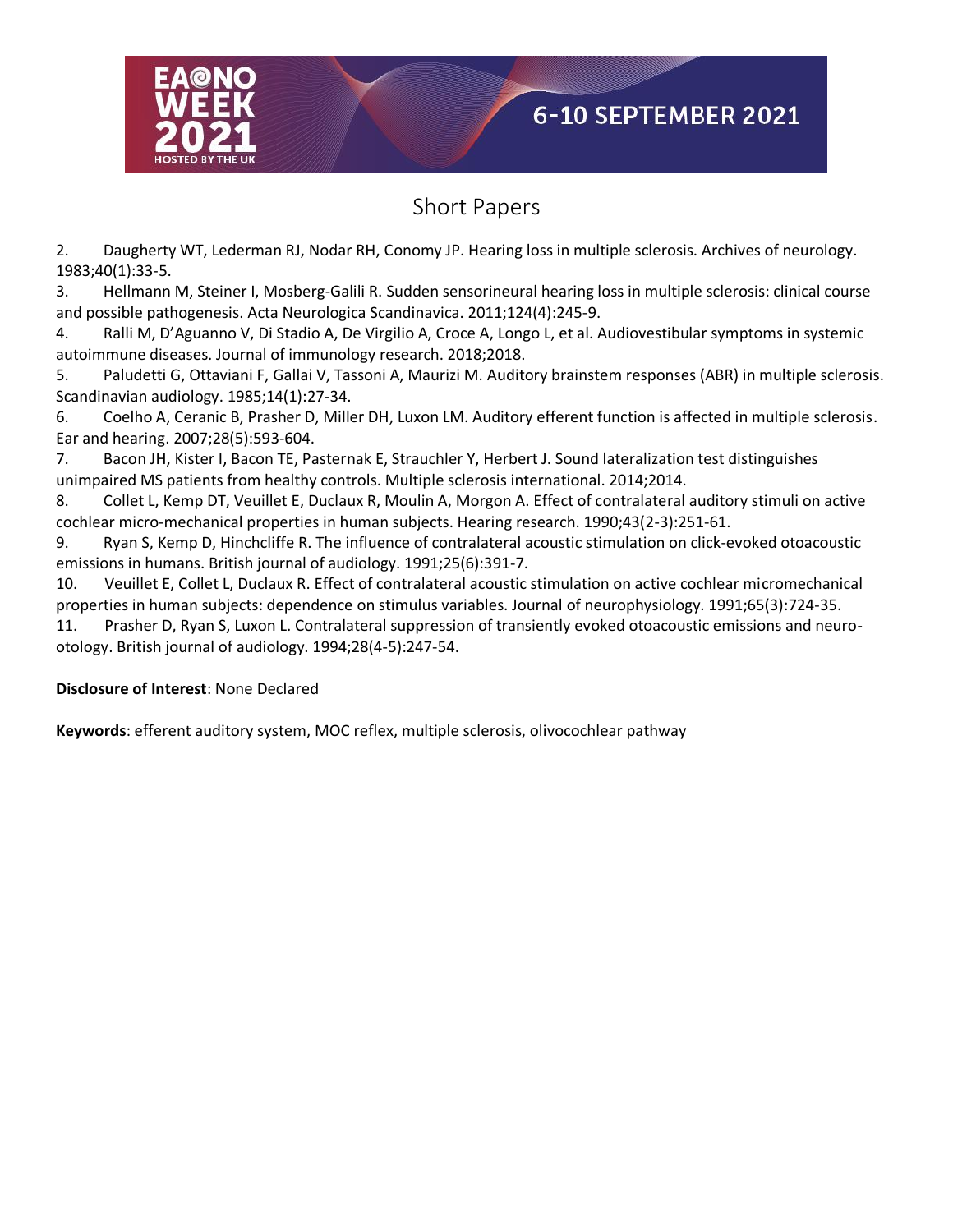

## Short Papers

#### *Auditory Implants Auditory Implants – Clinical*

#### EAONO21-OR-019 **A review of UK cochlear implant hearing outcomes for patients with neurofibromatosis type 2**

R. Edmiston <sup>1,\*</sup>, M. E. Smith <sup>1</sup>, S. Freeman <sup>1</sup>, M. Trudel <sup>1</sup>, M. ODriscoll <sup>2</sup>, J. Buttimore <sup>3</sup>, J. Humphries <sup>4</sup>, R. Obholzer <sup>5</sup>, S. Lloyd <sup>6</sup> and NF2 research collaborative

<sup>1</sup>Salford Royal NHS foundation trust, <sup>2</sup>Manchester Royal infirmary, MANCHESTER, <sup>3</sup>Addenbrookes, Cambridge, <sup>4</sup>John Radcliffe hospital, Oxford, <sup>5</sup>Guys and St Thomas', London, <sup>6</sup>salford royal nhs foudation trust, Manchester, United Kingdom

**Introduction:** The majority of patients with neurofibromatosis type 2 (NF2) become deaf and the management of their hearing is often complex. Historically there has been a reluctance to consider cochlear implants in patients with profound deafness and stable tumours due to concerns that retrocochlear disease would result in a poor outcomes but evidence is now to the contrary.

#### **Objectives:**

To review the outcomes of cochlear implants (CI) in patients with neurofibromatosis type 2 (NF2) in a large cohort, and identify factors associated with poor hearing benefit.

#### **Methods:**

#### **Study design:**

15-year retrospective national observational case series

#### **Setting:**

United Kingdom regional NF2 multidisciplinary teams.

#### **Patients:**

Consecutive patients with NF2 receiving a CI.

#### **Interventions:**

CI for hearing rehabilitation.

#### **Main outcome measures:**

1) Audiometric performance at 9-12 month after implantation using CUNY (City University of New York) sentence recognition score, and BKB (Bamford-Kowal-Bench) word recognition score in quiet (BKBq), and in noise (BKBn). 2) CI use at most recent review.

2)

**Results:** 64 consecutive patients, median age 43 years, were included. 9-12 month mean audiometric scores were: CUNY 60.9%, BKBq 45.8%, BKBn 41.6%. There was no difference in audiometric outcomes between VS treatment modalities. After a median 3.6 years, 76.3% with available data were full or part time users. Between 9-12 month and most recent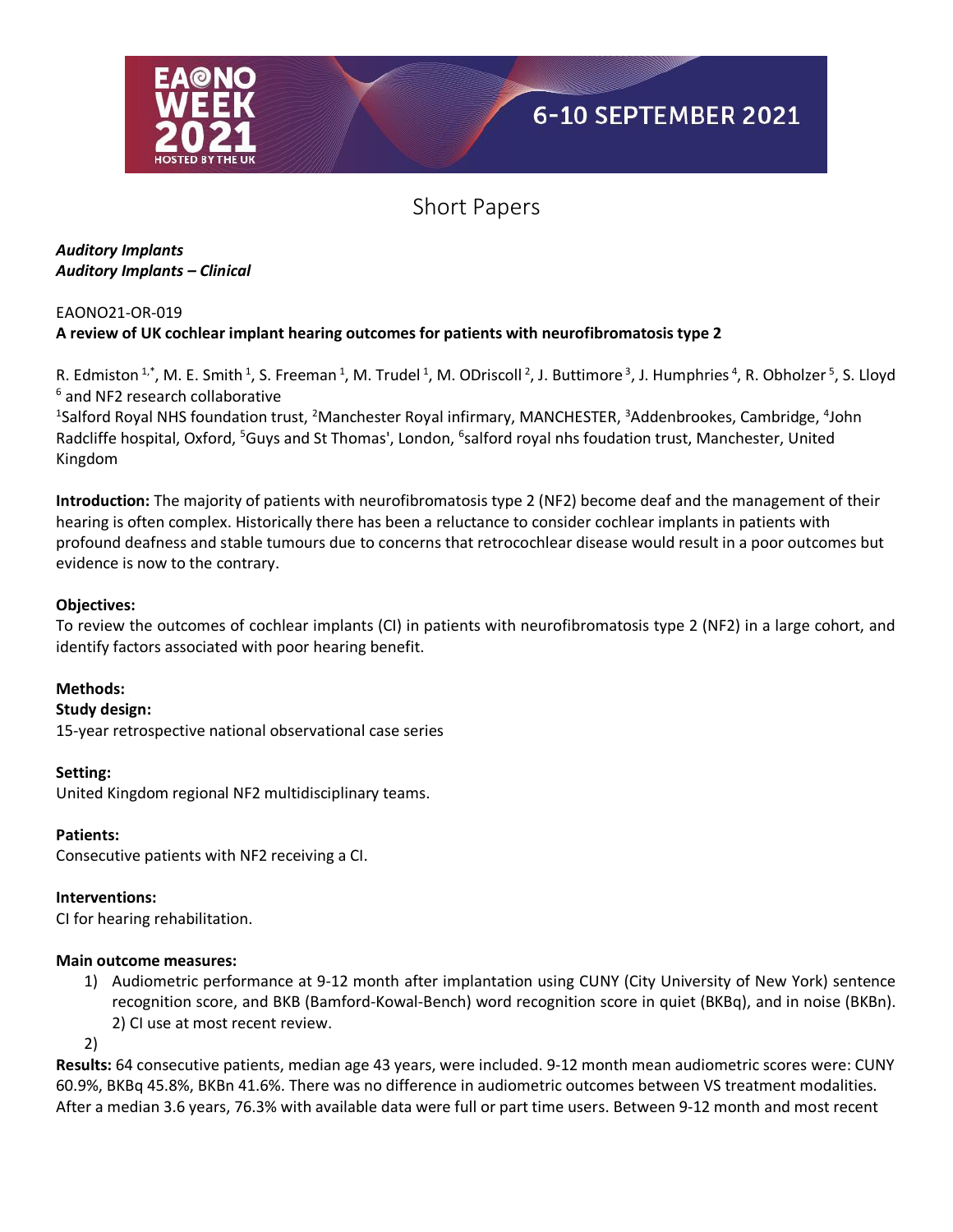

review there was an interval reduction in mean audiometric scores: CUNY 12.9%, BKBq 3.3%, BKBn 4.9 %. Larger tumour size and shorter duration of profound hearing loss were the only variables associated with poorer audiometric scores. Tumour growth at the time of surgery was the only variable associated with CI non-use. Individual patient response was highly variable.

**Conclusions:** CI can provide significant and sustained auditory benefits to patients with NF2 independent of tumour treatment modality, with the majority of those implanted becoming at least part-time users. Larger datasets are required to reliably assess the role of independent variables.

**Disclosure of Interest**: None Declared

**Keywords**: case series, Cochlear implant , hearing rehabilitation, neurofibromatosis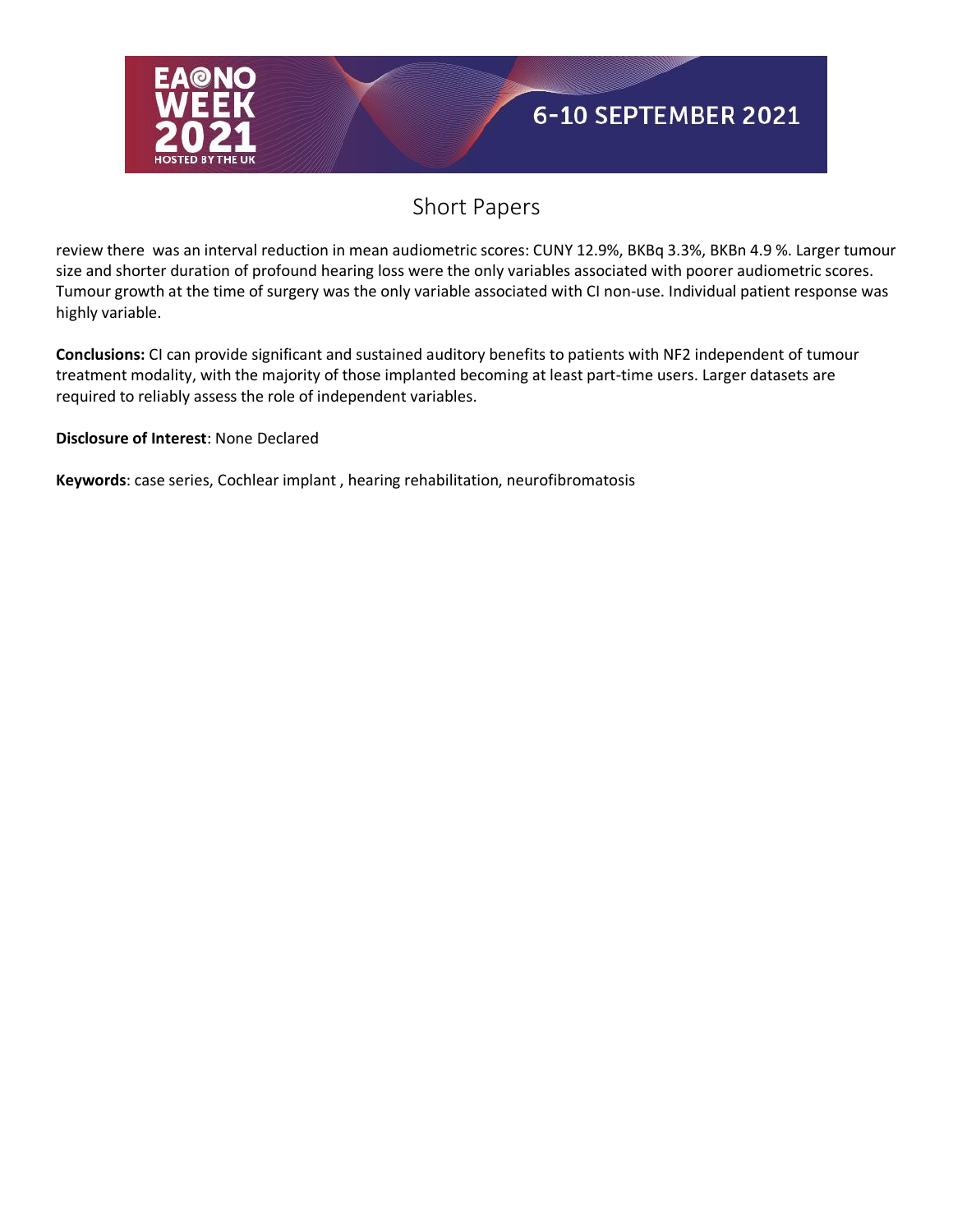

*Neuro Otology Neuro Otology – Clinical*

#### EAONO21-OR-020 **Central vestibular disorders following head injury**

M. Kraus\* , F. Hassannia, G. V. Olmos, J. Rutka

**Introduction:** Traumatic brain injury (TBI) and dizziness is common sequel associated with fall, contusion and motor vehicle accidents . Organic causes for post traumatic dizziness are primarily peripheral than central.

**Objectives:** The aim of this study is to compare and contrast the findings in those with a central versus peripheral vestibular disorder following head injury.

**Methods:** The UHN WSIB neurotology database (n=4291) between 1998 and 2018 was retrospectively studied for head injured workers presenting with dizziness who had identifiable central and peripheral vestibular disorders exclusive of positional vertigo. All patients had a detailed neurotological history and examination, audiometry and vestibular testing that included video nystagmography and cervical vestibular-evoked myogenic potentials. Imaging studies including routine brain and high resolution temporal bone CT scans and/or intracranial MRI were available for the majority of injured workers. Statistical analysis was performed using SPSS 21 for Mac OsX, (SPSS Inc., Chicago, IL, USA). Descriptive statistics for continuous variables included mean and range and for categorical variables the frequencies were calculated. Chi-square test assessed significance of data difference. The level of significance was P<0.05.

**Results:** Among the 4291 head injured workers with dizziness, 23 were diagnosed with a central vestibular disorder and 244 with a peripheral vestibular disorder. The mechanism/severity of head injury, intracranial imaging, laboratory audiovestibular findings and the clinical presentation of those with a post traumatic central vestibular disorder were reported and compared against head injured workers with peripheral vestibular dysfunction.

**Conclusions:** Post traumatic central vestibular injury is relatively uncommon. It usually occurred in those following high impact trauma and was reflective of a more severe head injury where shearing effects upon the brain resulted in diffuse axonal injury. Complaints of imbalance and ataxia seemed more common than complaints of vertigo. A number of other statistically significant differences were also identified between the two groups. Eye movement abnormalities were highly indicative for central nervous system injury even in those with minimal change on CT/MRI.

#### **Disclosure of Interest**: None Declared

**Keywords**: Dizziness; Central vestibular disorders; Imbalance; Trauma